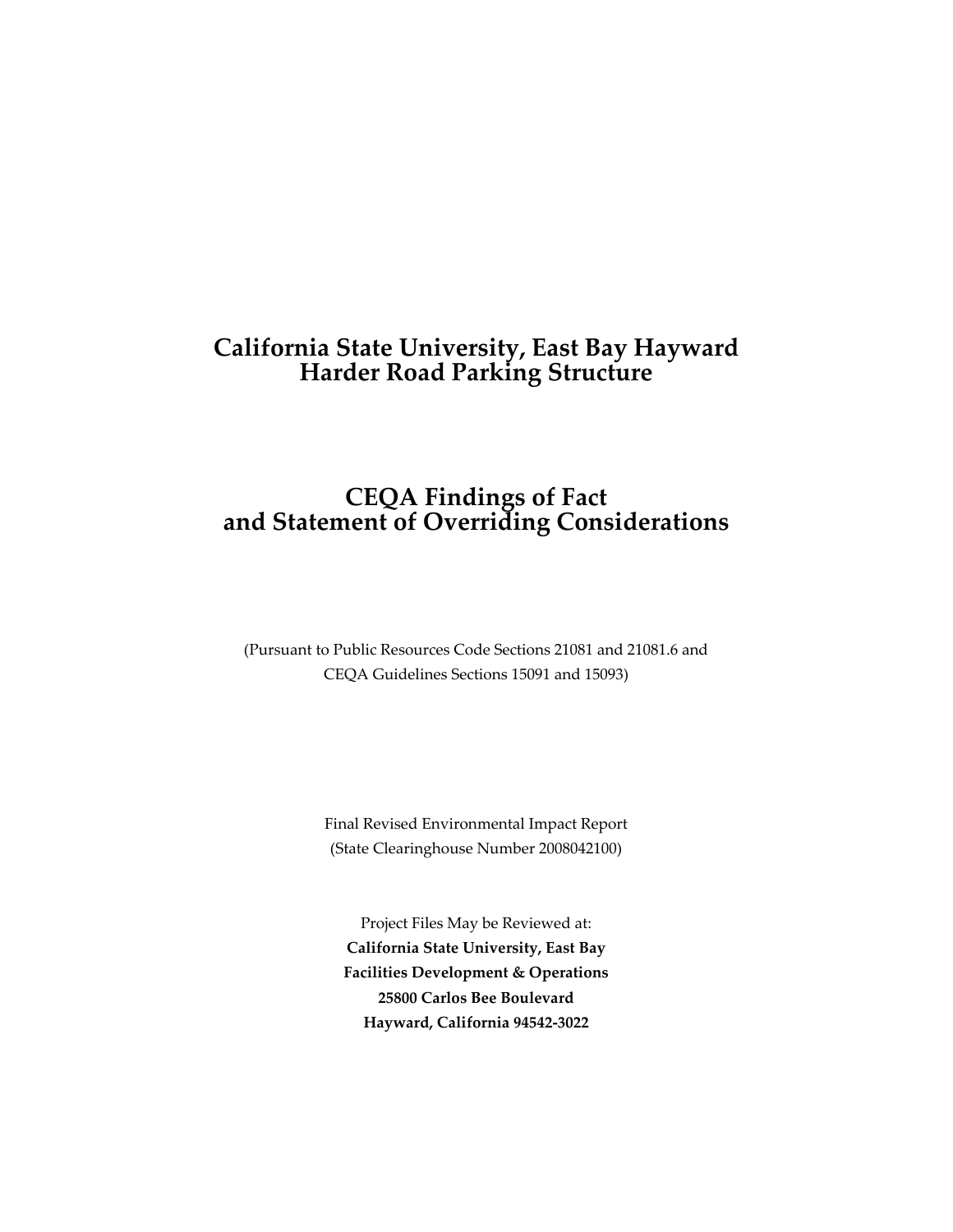# **CEQA FINDINGS OF FACT AND STATEMENT OF OVERRIDING CONSIDERATIONS REGARDING THE FINAL REVISED EIR FOR THE HARDER ROAD PARKING STRUCTURE PROJECT**

#### **1.0 INTRODUCTION**

#### **1.1 Purpose**

This statement of findings and overriding considerations addresses the environmental effects associated with the proposed Harder Road Parking Structure Project ("the project"), located on the campus of California State University, East Bay ("CSUEB") Hayward, in the City of Hayward. This statement is made pursuant to the California Environmental Quality Act ("CEQA"), specifically Public Resources Code sections 21081 and 21081.6, and the CEQA Guidelines, specifically California Code of Regulations, title 14, sections 15091 and 15093. The potentially significant effects of the project were first identified in 2009 in the Draft and the Final Environmental Impact Reports ("EIRs") (collectively "2009 Final EIR"). The 2009 Final EIR was challenged in court by the City of Hayward ("City") and two local neighborhood groups. The Court of Appeal upheld the 2009 Final EIR in all respects, with the exception of the 2009 Final EIR's analysis of impacts to parklands. The Court of Appeal also directed the Board of Trustees to reconsider the feasibility of funding California State University's ("University's") fair share contribution of off-campus traffic mitigation measures.

Accordingly, in 2017, the University prepared a Partial Recirculated Draft and Final Environmental Impact Report (collectively "2017 PR-EIR") which updates and replaces the parkland analysis from the 2009 Final EIR, including an expanded analysis of the project's impacts on nearby parklands in accordance with the opinion of the Court of Appeal and the peremptory writ of administrative mandamus. The 2017 PR-EIR concludes, consistent with the 2009 FEIR, that the project would not result in a significant adverse impact to parklands. The 2009 Final EIR and the 2017 PR-EIR are collectively referred to herein as the "Revised Final EIR."

In accordance with the peremptory writ of mandate issued by the Alameda County Superior Court following the Court of Appeal's opinion, by the resolution referencing these findings the Board of Trustees has set aside and vacated its September 22, 2009 resolution (RCPG 09-09-14) approving the project and certification of the 2009 FEIR. The Board of Trustees, by the same resolution, has also certified the 2009 FEIR as modified by the 2017 PR-EIR (together the Revised Final EIR) and re-approved the project. In addition, as further set forth herein, the Board of Trustees hereby adopts the revised findings from the September 2009 Board of Trustees approval of the project to address the University's commitment to funding its fair share of off-campus traffic mitigation measures.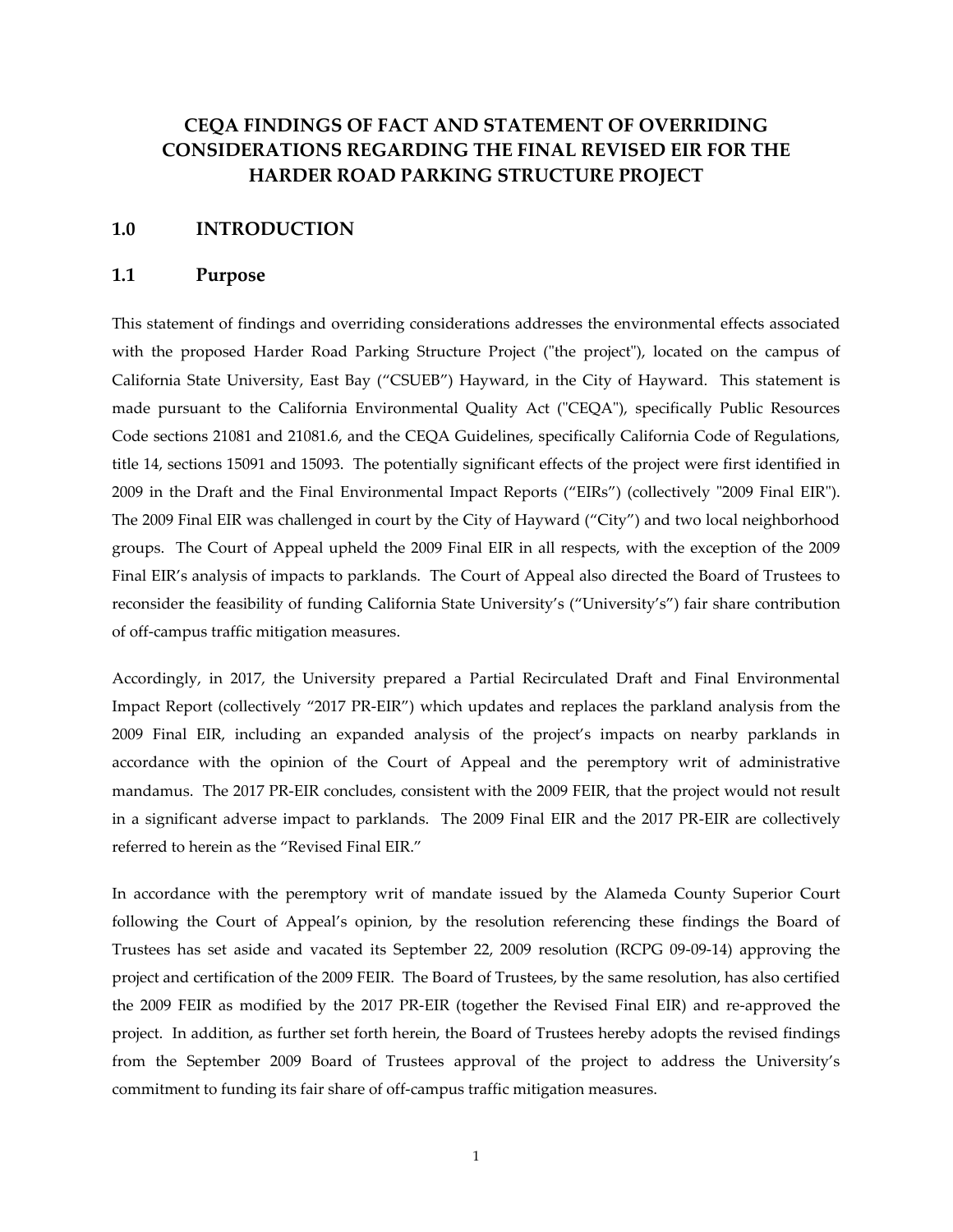Public Resources Code section 21081 and CEQA Guidelines section 15091 require that the lead agency, in this case the California State University ("University") Board of Trustees, prepare written findings for identified significant impacts, accompanied by a brief explanation of the rationale for each finding. CEQA Guidelines section 15091 states, in part, that:

- (a) No public agency shall approve or carry out a project for which an EIR has been certified which identifies one or more significant environmental effects of the project unless the public agency makes one or more written findings for each of those significant effects accompanied by a brief explanation of the rationale for each finding. The possible findings are:
	- (1) Changes or alterations have been required in, or incorporated into, the project which avoid or substantially lessen the significant environmental effects as identified in the final EIR.
	- (2) Such changes or alterations are within the responsibility and jurisdiction of another public agency and not the agency making the finding. Such changes have been adopted by such other agency or can and should be adopted by such other agency.
	- (3) Specific economic, legal, social, technological, or other considerations, including provision of employment opportunities for highly trained workers, make infeasible the mitigation measures or project alternatives identified in the final EIR.

In accordance with Public Resource Code section 21081 and CEQA Guidelines section 15093, whenever significant impacts cannot be mitigated to below a level of insignificance, the decision-making agency is required to balance, as applicable, the benefits of the proposed project against its unavoidable environmental risks when determining whether to approve the project. If the benefits of the project outweigh the unavoidable adverse environmental effects, the adverse effects may be considered "acceptable." In that case, the decision making agency may prepare and adopt a Statement of Overriding Considerations, pursuant to the CEQA Guidelines.

The Revised Final EIR for the project, which was prepared in accordance with section 15132 of the CEQA Guidelines, identified potentially significant effects that could result from project implementation. The Board of Trustees finds that the inclusion of certain mitigation measures as part of the project approval will reduce most, but not all, of those effects to less than significant levels. Those impacts that are not reduced to less than significant levels are identified and overridden due to specific project benefits. (See **Section 9.0**, Statement of Overriding Considerations, below).

In accordance with CEQA and the CEQA Guidelines, the Board of Trustees adopts these findings as part of its certification of the Revised Final EIR for the project. Pursuant to Public Resources Code section 21082.1, subdivision (c)(3), the Board of Trustees also finds that the Revised Final EIR reflects the Board's independent judgment as the lead agency for the project.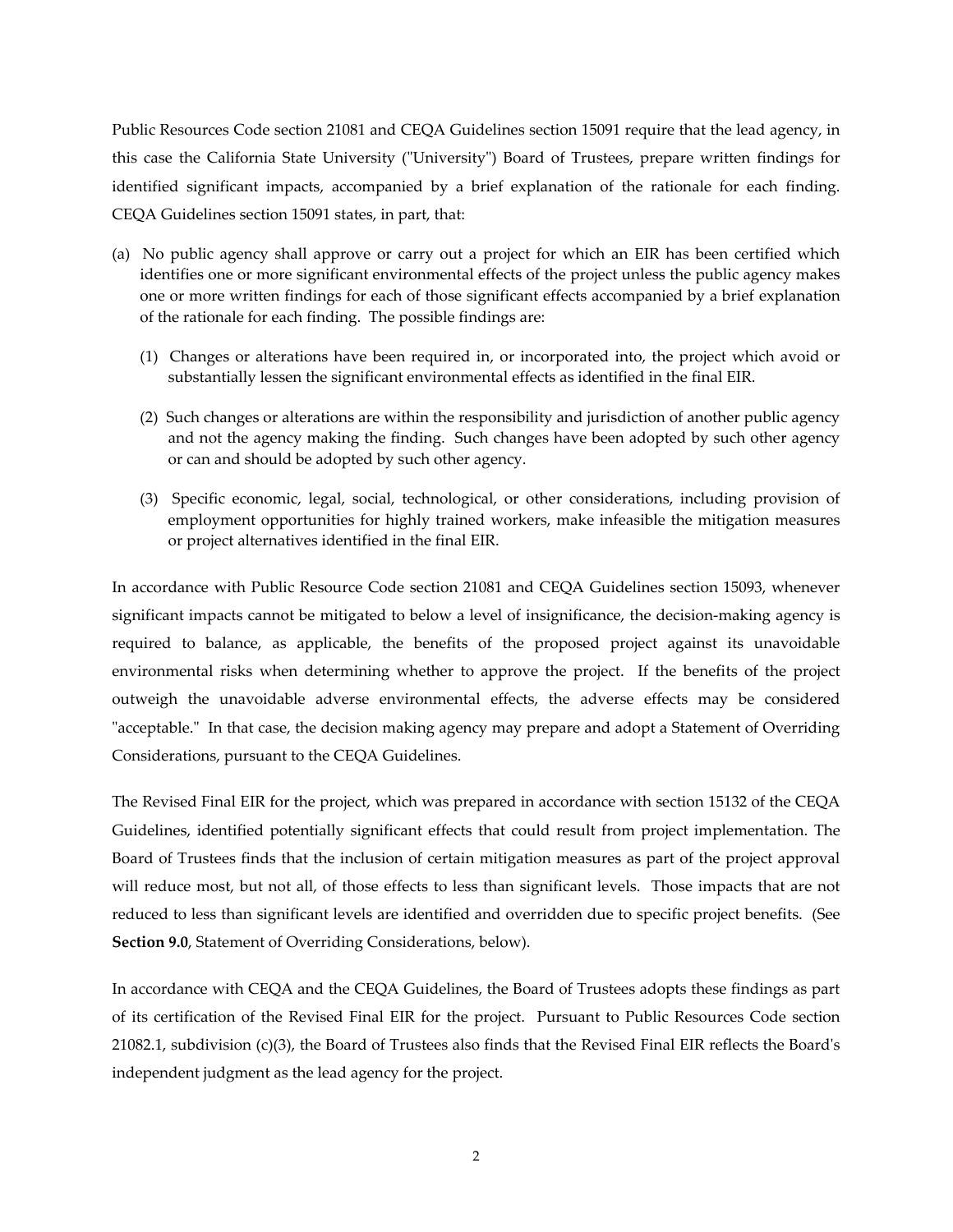## **1.2 Organization/Format Of Findings**

**Section 1.0** contains a summary description of the project and background facts relative to the environmental review process. **Section 2.0** identifies the significant impacts of the project that cannot be mitigated to a less than significant level (even though all feasible mitigation measures have been identified and incorporated into the project), while **Section 3.0** identifies the potentially significant effects of the project that would be mitigated to a less than significant level with implementation of the identified mitigation measures. **Section 4.0** identifies the project's potential environmental effects that were determined not to be significant. **Section 5.0** discusses the feasibility of the project alternatives. **Section 6.0** addresses the absence of significant new information requiring recirculation of the EIR, and **Section 7.0** addresses the CEQA-mandated Mitigation Monitoring and Reporting Program prepared for the project. **Section 8.0** identifies the custodian of the record of proceedings for the project, and **Section 9.0** presents the Statement of Overriding Considerations.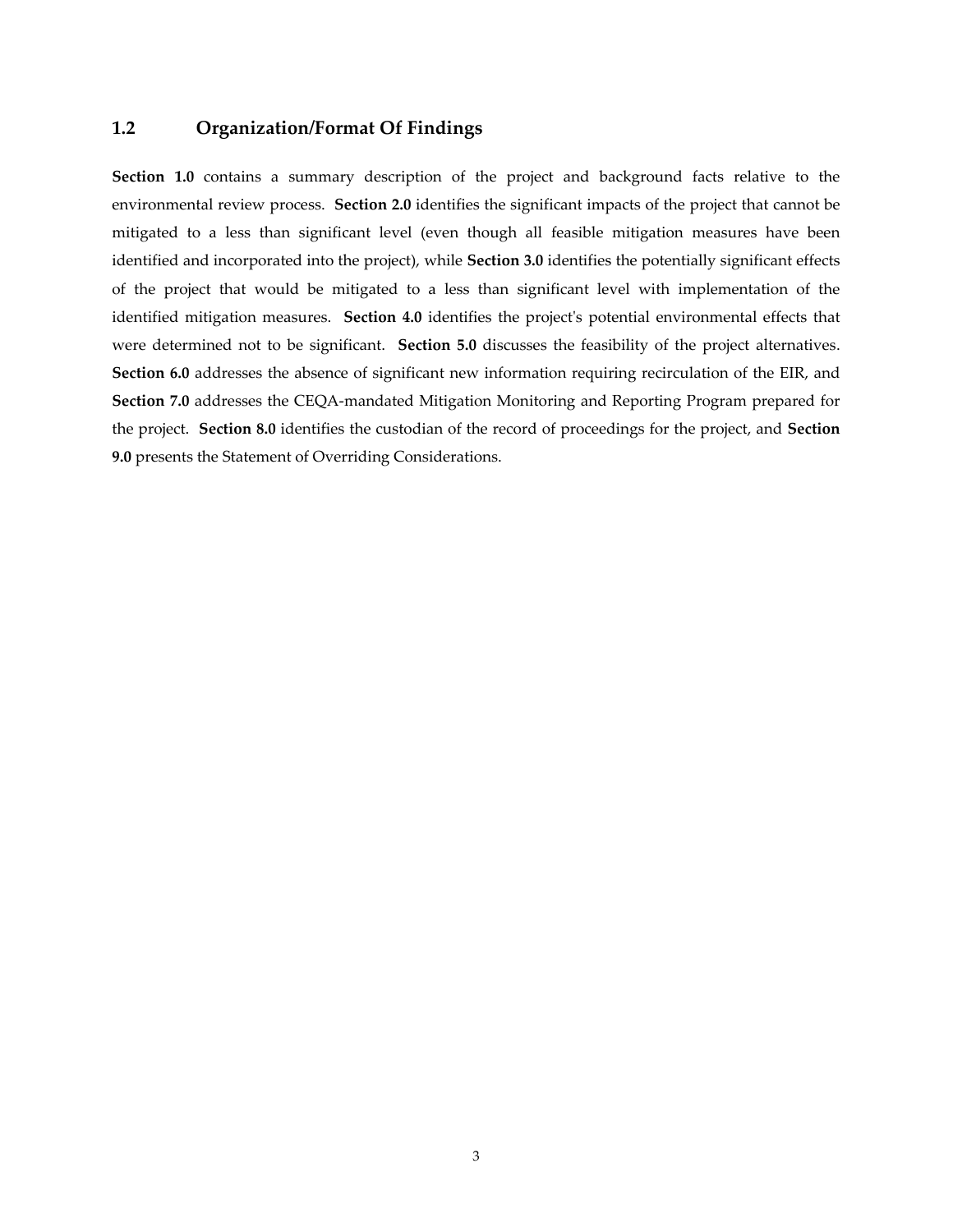### **1.3 Summary of Project Description**

The Harder Road Parking Structure Project would provide approximately 1,100 parking spaces on the campus, including 400 replacement parking spaces that would be needed in the future when existing surface parking lots are developed with campus buildings and 700 spaces to serve the growth in campus population and to serve on-campus housing through 2017. The structure would be located at the northwest corner of the Harder Road and West Loop Road intersection, and the entrance to the structure would be on the east side of the garage from West Loop Road. The parking structure would have a splitlevel design and would consist of three enclosed levels and the roof level in the eastern portion of the parking structure and five enclosed levels and the roof level in the western portion of the parking structure. For a detailed discussion of the project description and setting, please see Volume II of the Revised Final EIR (specifically Volume II of the 2009 Draft EIR).

The environmental review for the project under CEQA was conducted in conjunction with the review for the CSUEB Hayward Campus Master Plan. Findings regarding the environmental review of the CSUEB Hayward Campus Master Plan were previously adopted by the Board of Trustees and are readopted here.

#### **1.4 Project Objectives**

Section 15124 (b) of the *2008 California Environmental Quality Act (CEQA) Statutes and Guidelines* states that a clearly written statement of project objectives sought by the project proponent, including the underlying purpose of the project, shall be included in the project description of the EIR. Project objectives are intended to assist the lead agency develop a reasonable range of alternatives to evaluate in the EIR and to aid the decision makers in preparing findings.

The specific purpose of the proposed Harder Road Parking Structure Project is to provide replacement parking spaces for parking spaces that will incrementally be lost in the near future from development of campus buildings on surface parking lots. In the long term, campus growth will create a demand for additional parking spaces on campus from increased student housing provided on campus, as well as increased staff and faculty positions, and increase in enrollment. The specific project objectives are to:

- Provide parking spaces to replace those that would be lost as a result of the development of new buildings on the campus;
- Serve the projected demand for parking in the near term; and
- Conserve the Campus's limited land resources by providing parking in structures.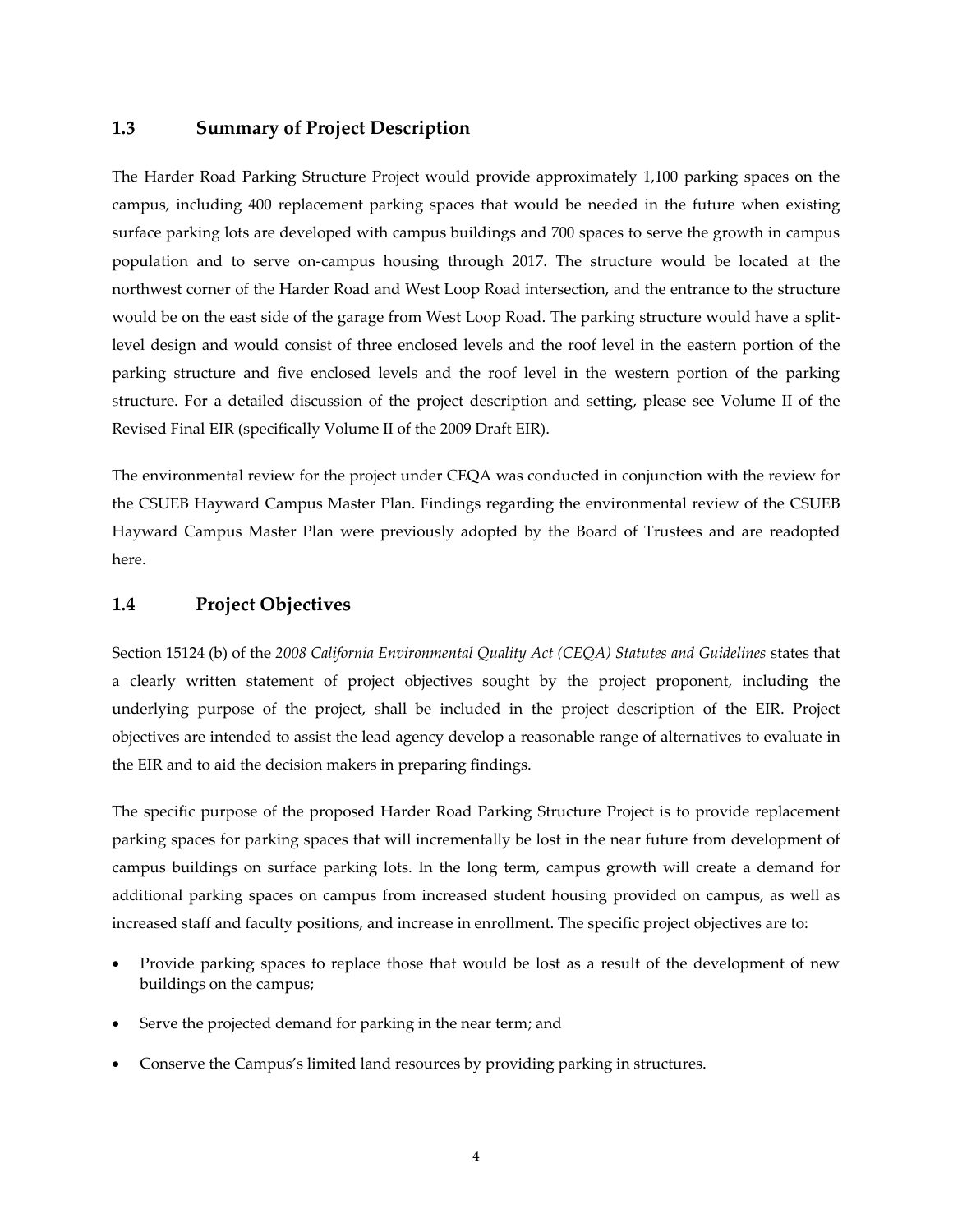All of the objectives of the CSUEB Hayward Campus Master Plan would also apply to the Harder Road Parking Structure Project. The objectives of the CSUEB Hayward Master Plan are to:

- Comply with the CSU system-wide requirement to maintain a master plan for guiding campus development and meeting the educational mission of the University, as defined in the California Education Code.
- Enhance the campus learning environment within a walkable campus core by providing adequate sites for planned and future programs and to accommodate growth in campus enrollment up to the CPEC-approved Master Plan ceiling of 18,000 FTES.
- Create supportive student neighborhoods that would help create a sense of community for both residents and commuting students, and increase on-campus housing to accommodate 5,000 students. In addition, identify locations on campus for faculty and staff housing to strengthen the sense of campus community.
- Plan for other design improvements, including improved campus entry and image to help orient visitors and make destination finding easier; special landmark building sites to create a memorable impression of the campus; and improved campus pedestrian promenades
- Implement comprehensive environmentally sustainable development and operations strategies, including land use and transportation, as well as resource consumption and waste generation.
- Continue the planning and design criteria from the original campus master plan that aim at preserving views of the bay and the hills; creating a clear design vocabulary; and protecting the users from the elements.

## **1.6 Environmental Review Process**

In accordance with the requirements of CEQA and the *State CEQA Guidelines*, a Draft EIR was prepared to address the potential significant environmental effects associated with the development of the Harder Road Parking Structure project. To determine the number, scope and extent of environmental issues, a Notice of Preparation (NOP) of the Draft Environmental Impact Report (Draft EIR) for the Harder Road Parking Structure Project was mailed to state and local agencies and circulated for public review for a period of 30 days, beginning on September 12 and ending on October 13, 2008.

On November 10, 2008, the University issued the 2009 Draft EIR on the Harder Road Parking Structure Project, in addition to the CSUEB Hayward Campus Master Plan and another development project under the Master Plan, proposed by CSUEB. As mandated by state law, a 45-day public comment period (November 10, 2008, through December 24, 2008) was provided by the University. During this period, CSUEB held two public meetings on the Draft EIR on November 18 and December 9, 2008, to receive verbal comments. Transcripts of the meetings were prepared based on a recording of the meeting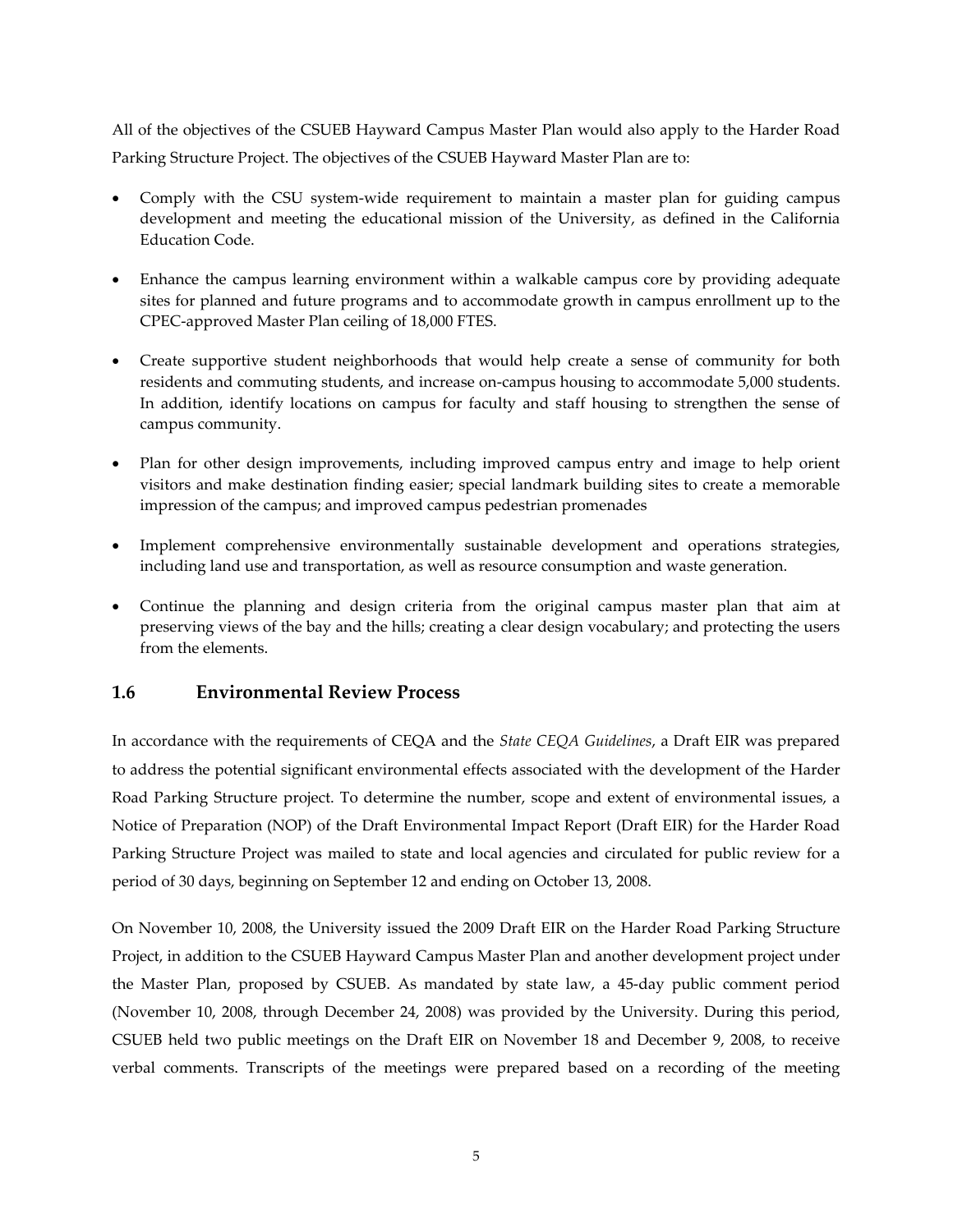proceedings. During the 2009 Draft EIR public review period, the University received written comments on the 2009 Draft EIR.

Section 15088 of the CEQA Guidelines requires that the Lead Agency responsible for the preparation of an EIR evaluate comments on the Draft EIR environmental issues and prepare a written response addressing each of the comments. The intent of the final EIR is to provide a forum to air and address comments pertaining to the information and analysis contained within the draft EIR, and to provide an opportunity for clarifications, corrections, or minor revisions to the draft EIR as needed.

The 2009 Final EIR includes a summary of the verbal comments and the written comments received on the 2009 Draft EIR. The 2009 Final EIR also includes changes to the 2009 Draft EIR. The Board of Trustees certified the 2009 Final EIR and approved the project on September 22, 2009. As described above, the City and two neighborhood groups filed a petition for writ of mandamus challenging the 2009 Final EIR and project approval under CEQA. On November 30, 2015, the Court of Appeal issued and published a revised opinion which affirmed the 2009 Final EIR and project approval was consistent with CEQA with the exception of the 2009 Final EIR's analysis of the project's potential impacts on adjacent parklands. *See City of Hayward v. Trustees of the California State University (2015)* 242 Cal.App.4th 833 (*"City of Hayward"*). The Court of Appeal also directed the Board of Trustees to reconsider its findings on the feasibility of funding the University's fair share of off-campus traffic mitigation measures in light of the guidance provided by the California Supreme Court in *City of San Diego v. Board of Trustees of the California State University* (2015) 61 Cal.4th 945 ("*City of San Diego*"). The Court of Appeal then remanded the case back to the Alameda County Superior Court for issuance of a peremptory writ of mandamus in accordance with the Court of Appeal's opinion.

On October 17, 2016, the Alameda County Superior Court entered two judgments (one for the City case, and one for neighborhood group case) and a peremptory writ of mandamus directing the Board of Trustees to set aside and vacate its 2009 approval of the 2009 Final EIR and the project. With respect to the Board of Trustees future reconsideration of the project, the writ directed the Board of Trustees to (1) undertake further studies and proceedings consistent with the opinion of the Court of Appeal in *City of Hayward* and CEQA to consider project impacts on two adjacent regional parks, and (2) to reconsider the feasibility of funding its fair share contribution of traffic mitigation at off-campus intersections consistent with *City of San Diego*.

Accordingly, the University undertook a new analysis of potential project impacts on adjacent parklands. The University then prepared the draft 2017 PR-EIR which replaces in full the 2009 Final EIR's recreation and parkland impact analysis. The draft 2017 PR-EIR was circulated for agency review and public comment for a 45-day period that ended May 11, 2017. The University then prepared the 2017 PR-EIR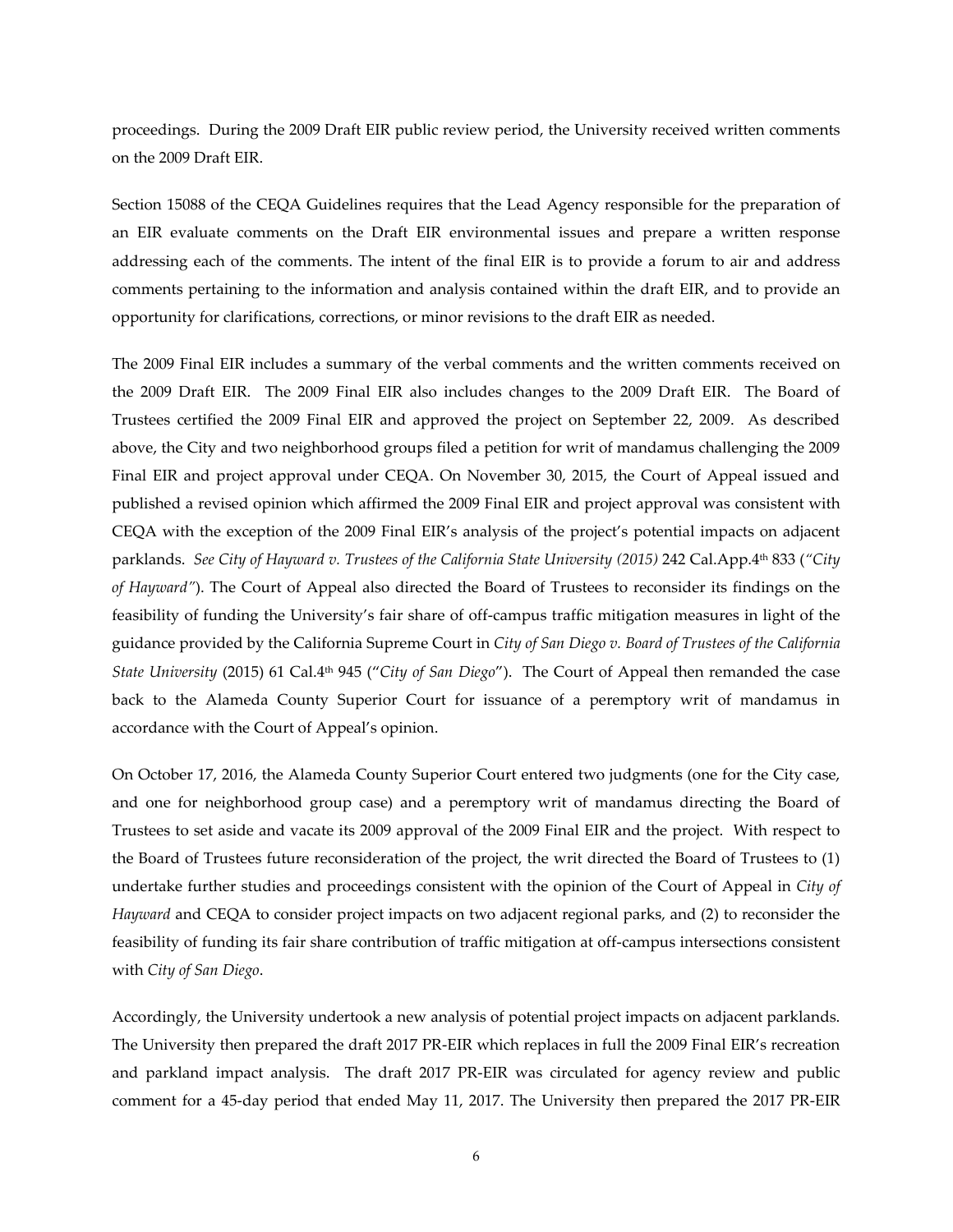which is comprised of the final 2017 PR-EIR, including the comments and responses to comments, and the draft 2017 PR-EIR. The University then compiled the 2009 FEIR and the 2017 PR-EIR, which together comprise the 2017 Revised EIR. The Revised Final EIR consists of:

- a. The 2009 Draft EIR.
- b. Comments and recommendations received on the 2009 Draft EIR either verbatim or in summary form.
- c. A list or persons of the persons, organizations, and public agencies commenting on the 2009 Draft EIR.
- d. The response of the Lead Agency to significant environmental points raised in the review and consultation process. Items a. through d. constitutes the 2009 Final EIR.
- e. The 2017 Partial Recirculated Draft Environmental Impact Report (2017 Draft PR-EIR).
- f. Comments and recommendations received on the 2017 Draft PR-EIR.
- g. A list of the persons, organizations, and public agencies commenting on the 2017 PR-EIR.
- h. The response of the Lead Agency to significant environmental points raised in the review and consultation process.
- i. Any other information added by the Lead Agency.

# **2.0 FINDINGS ON SIGNIFICANT UNAVOIDABLE IMPACTS OF THE PROJECT**

This section identifies the significant unavoidable impacts that require a statement of overriding considerations to be issued by the Board of Trustees if the Harder Road Parking Structure Project is approved. Based on the analysis contained in the Revised Final EIR, the following impact has been determined to fall within this category of "significant unavoidable impacts."

### **2.1 Traffic Impact**

Construction and full utilization of the Harder Road Parking Structure, accommodating campus growth to 2017-2018, will contribute to sub-standard intersection operations at three study intersections outside of the campus, in either the AM peak hour, PM peak hour, or both peak hours (HPS Impact TRANS-1. The traffic analysis includes the planned SR 238 improvement project, which will improve the capacity of the Mission and Foothill Boulevard corridors; therefore, further capacity improvements are not considered feasible. As congestion grows at the affected intersections and along the corridors, driver responses to the worsening conditions may result in lower growth in non-project travel demand during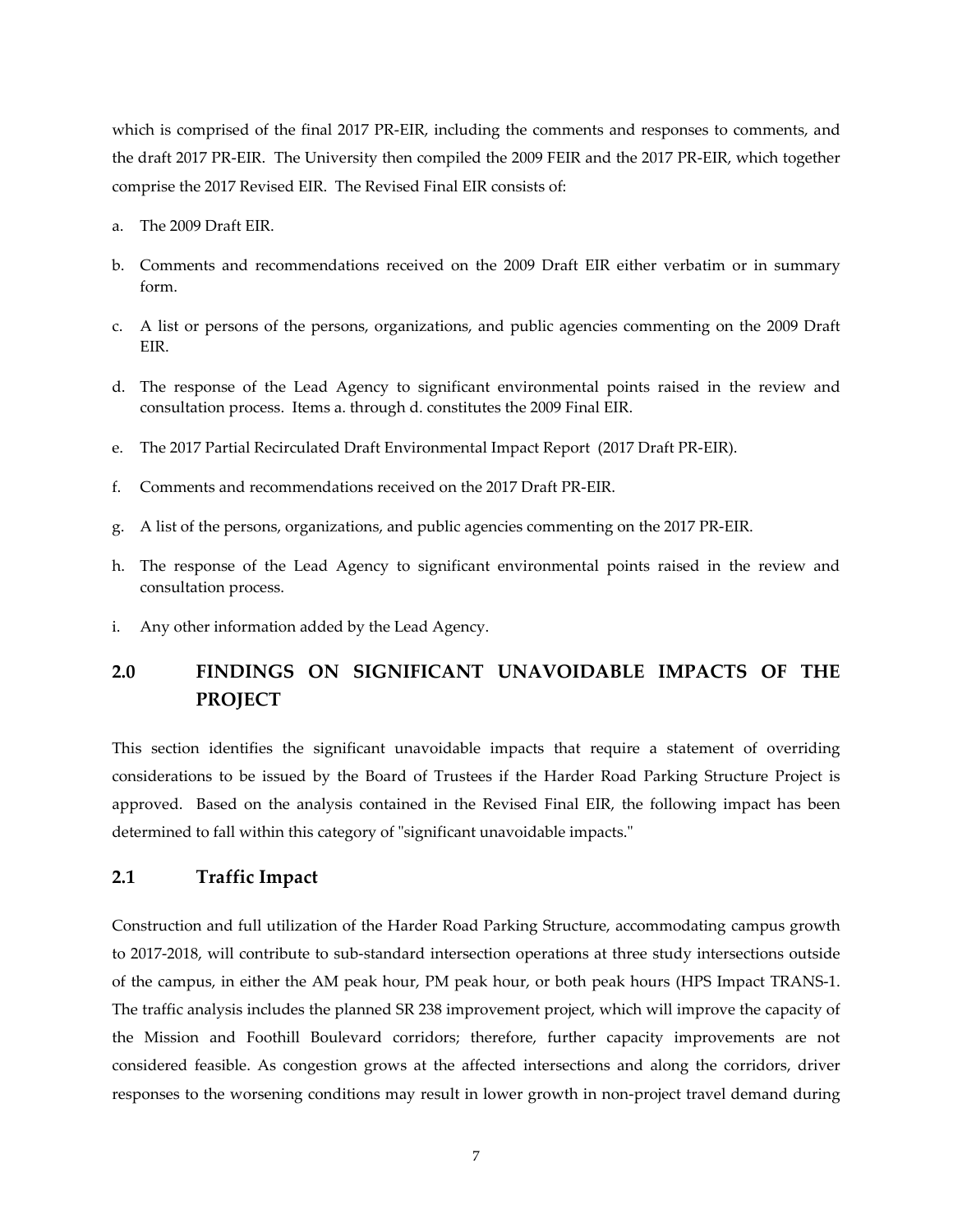the peak commute hours: drivers may shift to other modes of travel, they may shift their time of travel, or they may choose not to make the trip at all. These changes would reduce the volumes and projected poor service levels, although the extent of the reductions cannot be predicted.

## *Mitigation Measures*

The Board of Trustees finds that there are no feasible measures available to mitigate impacts of the proposed Harder Road Structure to intersection operations at three study intersections to a level less than significant. However, the following measure is identified to partially reduce the impact at the intersections:

### **HPS Mitigation Measure TRANS-1a:** The Campus shall implement **MP Mitigation Measure TRANS-1.**

**MP MM TRANS-1a:** The University shall prepare a comprehensive TDM Implementation Plan that includes the steps necessary to plan for, fund, implement, and monitor the effectiveness of the measures outlined in the Master Plan TDM section and listed below.

#### **Improved Transit Service**

 Enhanced AC Transit Route 92 service to the Downtown Hayward BART station, ensuring frequent headways from 6 AM to 11 PM; that are coordinated with BART arrival times to meet passenger demand, provided free to University staff, faculty, and students.

### **Alternative Mode Use Incentives**

- Discounted or free AC Transit passes for all students, faculty and staff
- Discounted BART tickets for students, faculty and staff through the Commuter Check program or a similar program; or a 'Clean Air Cash' program where those choosing to commute by BART receive a cash payment and are not allowed to purchase a normal parking permit
- Carpool matching service and vanpool program
- Preferential parking for carpools and vanpools
- Continued participation in the Alameda County Congestion Management Agency's Guaranteed Ride Home program for alternative mode users
- Provision of a flexible car rental service program (carsharing) on campus to provide access to vehicles for those who choose not to commute to campus by car or residents who do not maintain a car on campus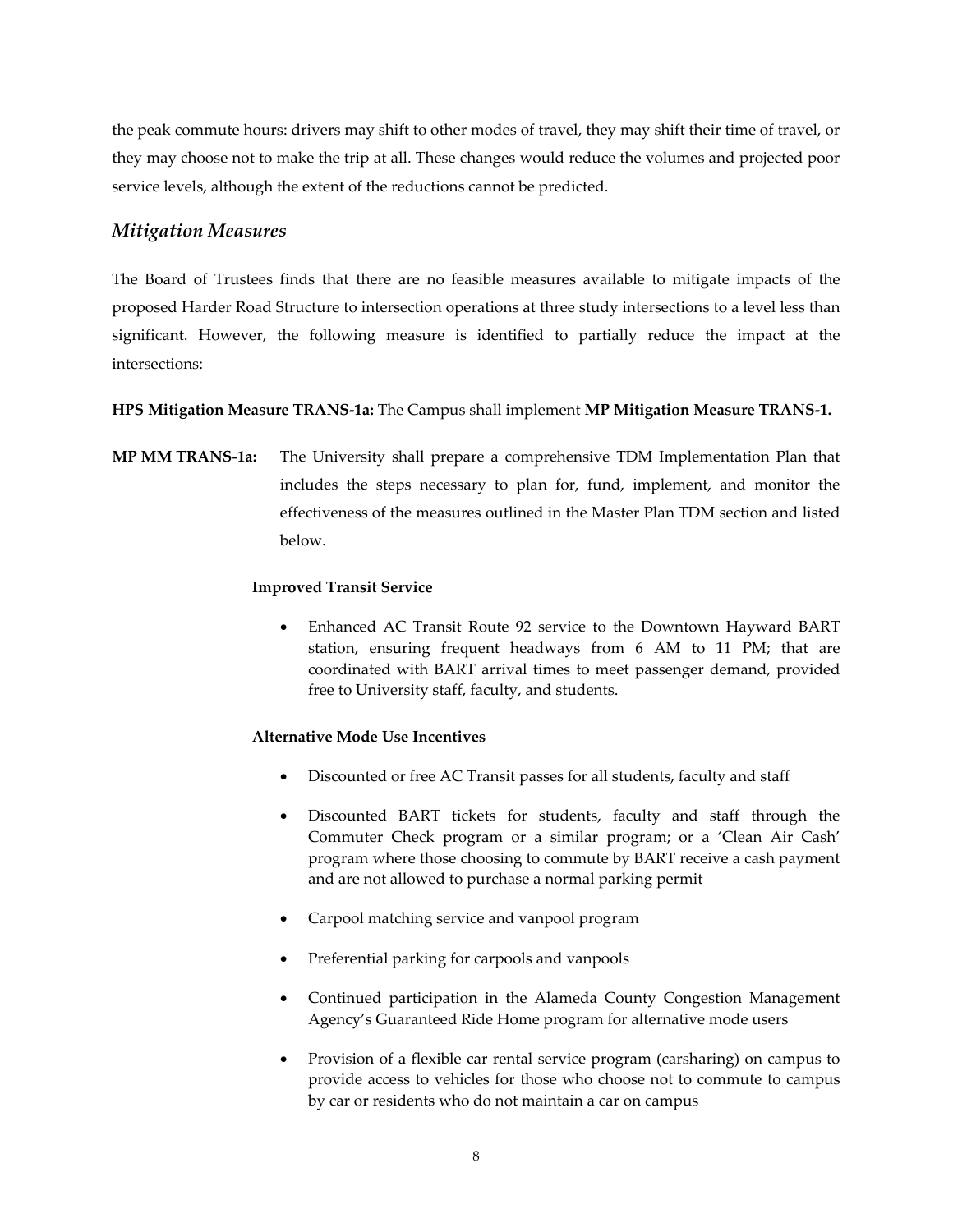Provision for participants in alternative mode programs to purchase a certain number of single-day parking permits to allow for commute flexibility and promote alternative mode use for those who may occasionally need to use a car.

#### **Parking Management**

- Provide a scaled parking permit pricing structure that ties the cost of parking to the level of use and location, and that provides the funding needed to maintain and operate the parking system, including provision of new parking lots/structures. In planning for future permit price changes, aim to increase parking costs to a level even with the costs of commuting by bus or BART to the campus to the extent feasible within the context of CSU collective bargaining agreements and equity for students.
- Manage the campus parking supply to achieve a peak occupancy level of 85 percent, to avoid over-supply when new lots/structures are provided and undersupply when new buildings are constructed on sites identified in the Hayward Campus Master Plan.

#### **TDM Implementation Plan Development**

As part of its TDM Implementation Plan for the Hayward campus, the University will undertake an alternative transportation and parking study to fully evaluate the cost and projected effectiveness of the strategies listed by the City along with others identified in the Hayward Campus Master Plan. The study will identify alternative combinations of strategies, recommend a preferred combination, and identify specific targets for trip reduction, transit ridership, carpooling, parking provision, and parking permit pricing at regular intervals, scaled to projected enrollment growth and campus building plans. The TDM Implementation Plan will include a monitoring program at three-year intervals tied to the phasing of capital construction and enrollment growth. The monitoring program will include detailed counts at all entrances to assess the relationship between automobile use, other modes of access, and enrollment growth. A critical aspect of the monitoring program will be to ascertain the elasticity of demand for transit in relation to students' and employees' travel patterns, the level of transit service available, cost of automobile use, and parking management. The TDM Implementation Plan will also consider how the provision of additional housing, food service, and convenience services on campus will reduce the need for off-campus trips, particularly at peak hours. This study and implementation plan will be completed within two years of the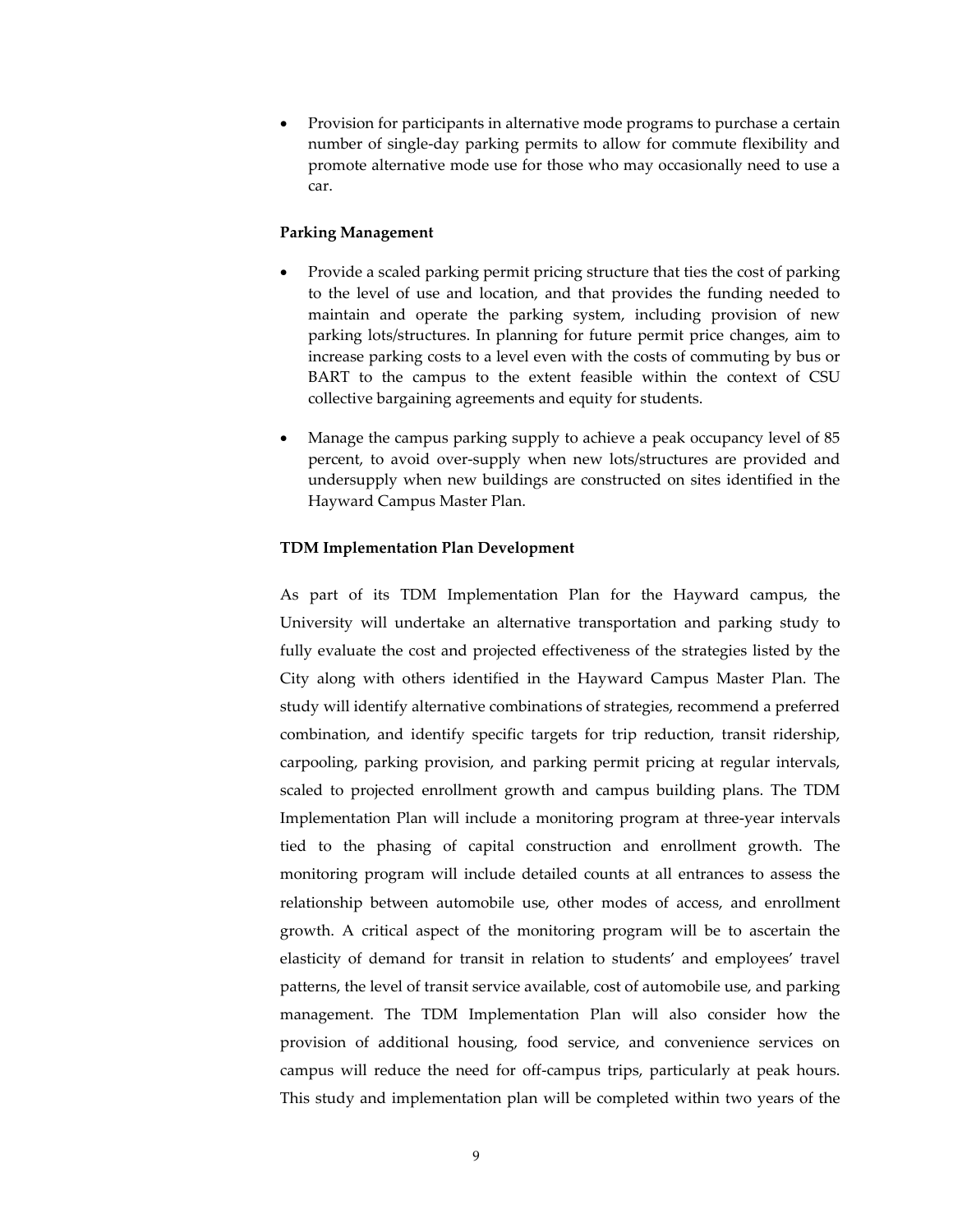adoption of the Master Plan. Based on the TDM Implementation Plan, the University will review its congestion management analysis and revise as warranted. The University will provide an annual report to the City regarding progress on the implementation of the TDM Plan as well as the results of the monitoring, the strategies being implemented, and the effectiveness of these strategies in reducing vehicular traffic.

The City and University will develop a plan and enter into a Memorandum of Understanding (MOU) to address the deficiencies at City intersections and/or roadway segments significantly impacted by the implementation of the Hayward Campus Master Plan and determine appropriate cost sharing based on a fair share analysis. The MOU will include a timetable for improvements at relevant City intersections and a schedule for University contributions tied to capital improvements that support enrollment growth that significantly increases traffic.

- **MP MM TRANS-1b:** The University will conduct periodic traffic counts at the primary gateways (Harder Road, Carlos Bee Boulevard, and the new Third Entrance if and when constructed) to monitor the effectiveness of new TDM programs as they are implemented. This information will be helpful in fine-tuning the TDM programs to ensure maximum effectiveness at reducing growth in single-occupant vehicle travel.
- **HPS Mitigation Measure TRANS-1b**: Once the Harder Parking Structure is constructed, the University will evaluate the parking supply needed to serve the campus without resulting in over or under supply, and will take the appropriate number of parking spaces in surface parking lots offline until required by future enrollment growth.

#### *Findings*

The Board of Trustees finds that **HPS Mitigation Measure TRANS-1** would contribute to the mitigation of this project, although not to a less-than-significant level, since the effectiveness of the measures in reducing vehicle trip generation cannot be assured. Therefore, the potential impacts to traffic must be considered unavoidably cumulatively significant even after implementation of all feasible mitigation measures. Pursuant to Public Resources Code section 21081, subdivision (a)(3), as described in the Statement of Overriding Considerations, the Board of Trustees has determined that specific economic, legal, social, technological, or other considerations make infeasible the alternatives identified in the EIR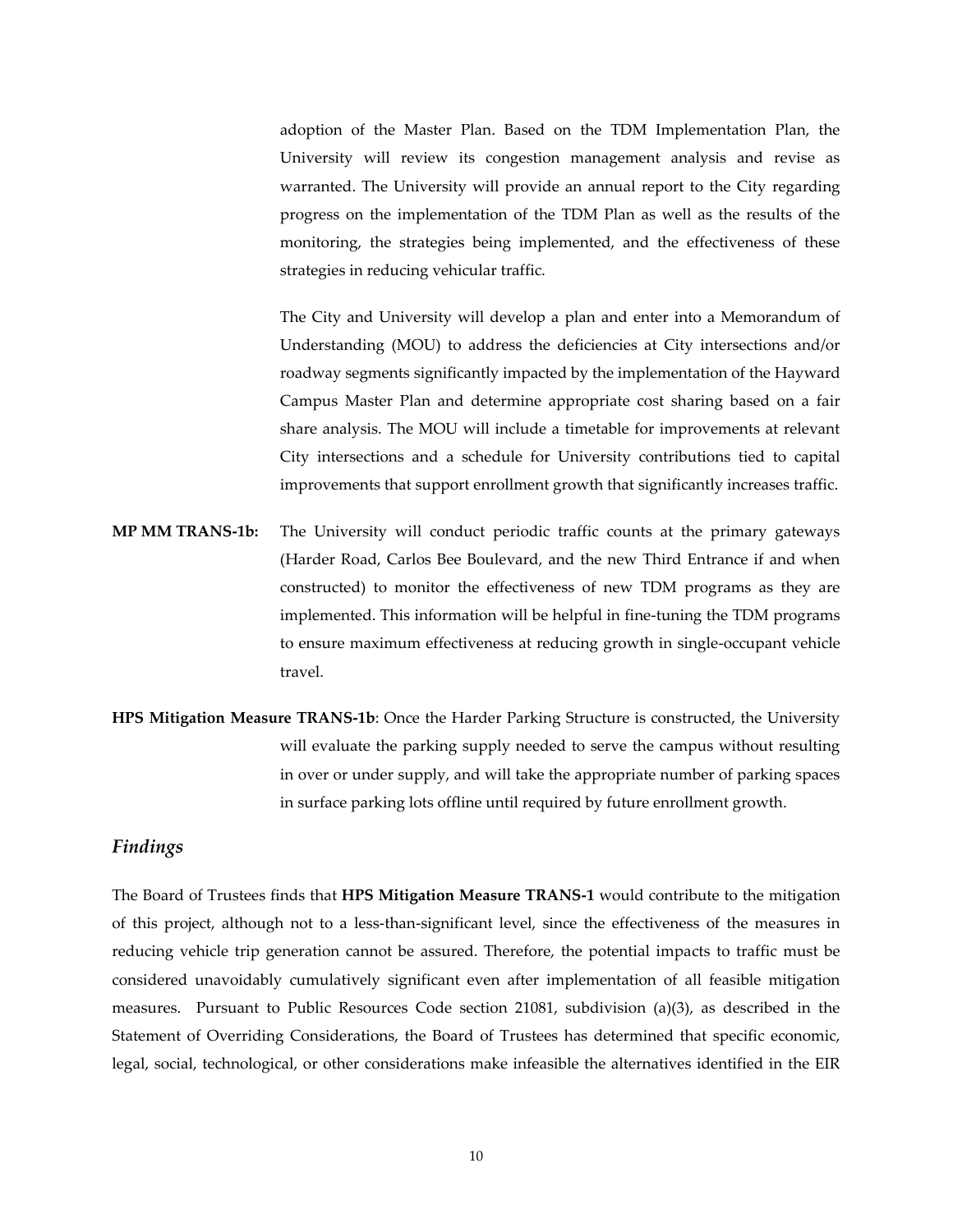and the identified impacts to traffic are thereby acceptable because of specific overriding considerations. (See Section 9.0, below)

## **3.0 FINDINGS ON SIGNIFICANT BUT MITIGATED IMPACTS**

This section identifies significant adverse impacts of the project that require findings to be made under Public Resources Code section 21081 and CEQA Guidelines section 15091. The Board of Trustees finds that, based upon substantial evidence in the record, adoption of the mitigation measures set forth below will reduce the identified impacts to less than significant levels.

## **3.1 Air Quality**

## *3.1.1 Potential Significant Impacts*

The Revised Final EIR finds that the construction of the proposed Harder Road Parking Structure would generate potentially significant emissions of PM10. The BAAQMD requires compliance with standard construction-related control measures specified in the BAAQMD CEQA Guidelines. Compliance with these measures is generally considered sufficient to reduce construction impacts to a less than significant level. Without this mitigation, the proposed project's construction phase emissions of PM10 would be significant (HPS Impact AIR-1).

## *3.1.2 Mitigation Measures*

The Board of Trustees finds that, based on substantial evidence in the record, the potentially significant air quality impacts of the project will be reduced to less than significant levels by implementation of the following mitigation measure.

**HPS Mitigation Measure AIR-1:** The University shall implement **MP Mitigation Measure AIR-1.**

**MP MM AIR-1a:** The control measures contained in Table 2 of the *BAAQMD CEQA Guidelines* listed below shall be implemented, as appropriate and feasible, during construction of each project under the proposed Campus Master Plan.

> The following Basic Control Measures shall be implemented at all construction sites:

Water all active construction areas at least twice daily.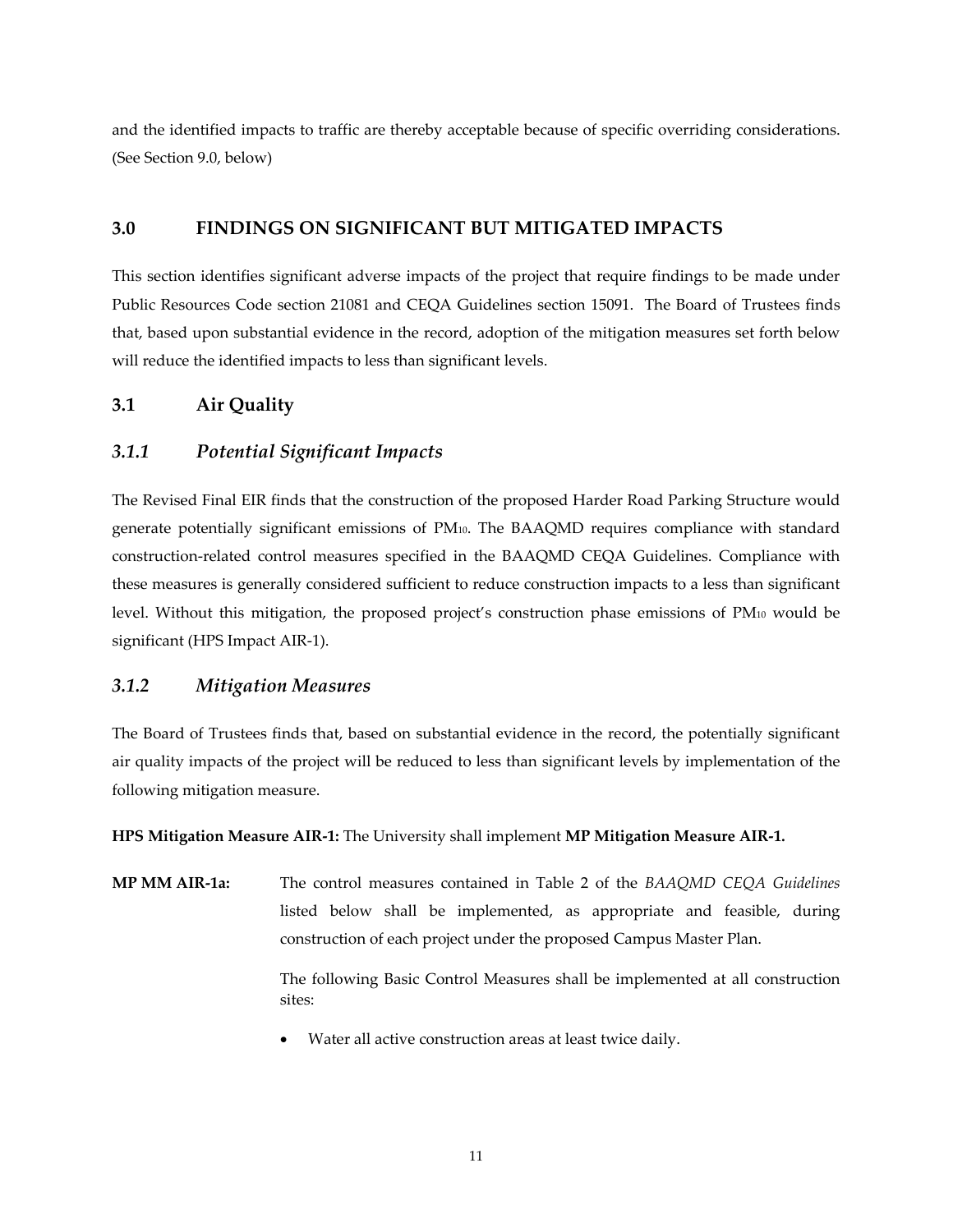- Cover all trucks hauling soil, sand, and other loose materials *or* require all trucks to maintain at least 2 feet of freeboard (i.e., the minimum required space between the top of the load and the top of the trailer).
- Pave, apply water three times daily (or as sufficient to prevent dust from leaving the site), or apply (non-toxic) soil stabilizers on all unpaved access roads, parking areas, and staging areas at construction sites.
- Sweep daily or as appropriate (with water sweepers using reclaimed water if possible) all paved access roads, parking areas, and staging areas at construction sites.
- Sweep streets daily or as appropriate (with water sweepers using reclaimed water if possible) if visible soil material is carried onto adjacent public streets.

In addition to the Basic Control Measures, the following Enhanced Control Measures shall be implemented at construction sites greater than 4 acres in area:

- Hydroseed or apply (non-toxic) soil stabilizers to inactive construction areas (previously graded areas inactive for 10 days or more).
- Enclose, cover, water twice daily (or as sufficient to prevent dust from leaving the site), or apply (non-toxic) soil stabilizers to exposed stockpiles (dirt, sand, etc.).
- Limit traffic speeds on unpaved roads to 15 miles per hour.
- Install sandbags or other erosion control measures to prevent silt runoff to public roadways.
- Replant vegetation in disturbed areas as quickly as possible.

The following Optional Control Measures are strongly encouraged at construction sites that are large in area or located near sensitive receptors, or may, for any other reason, warrant additional emissions reductions:

- Install wheel washers or wash off the tires or tracks of all trucks and equipment leaving the site.
- Install windbreaks or plant trees/vegetative windbreaks at the windward side(s) of construction areas.
- Suspend excavation and grading activity when sustained winds exceed 25 mph.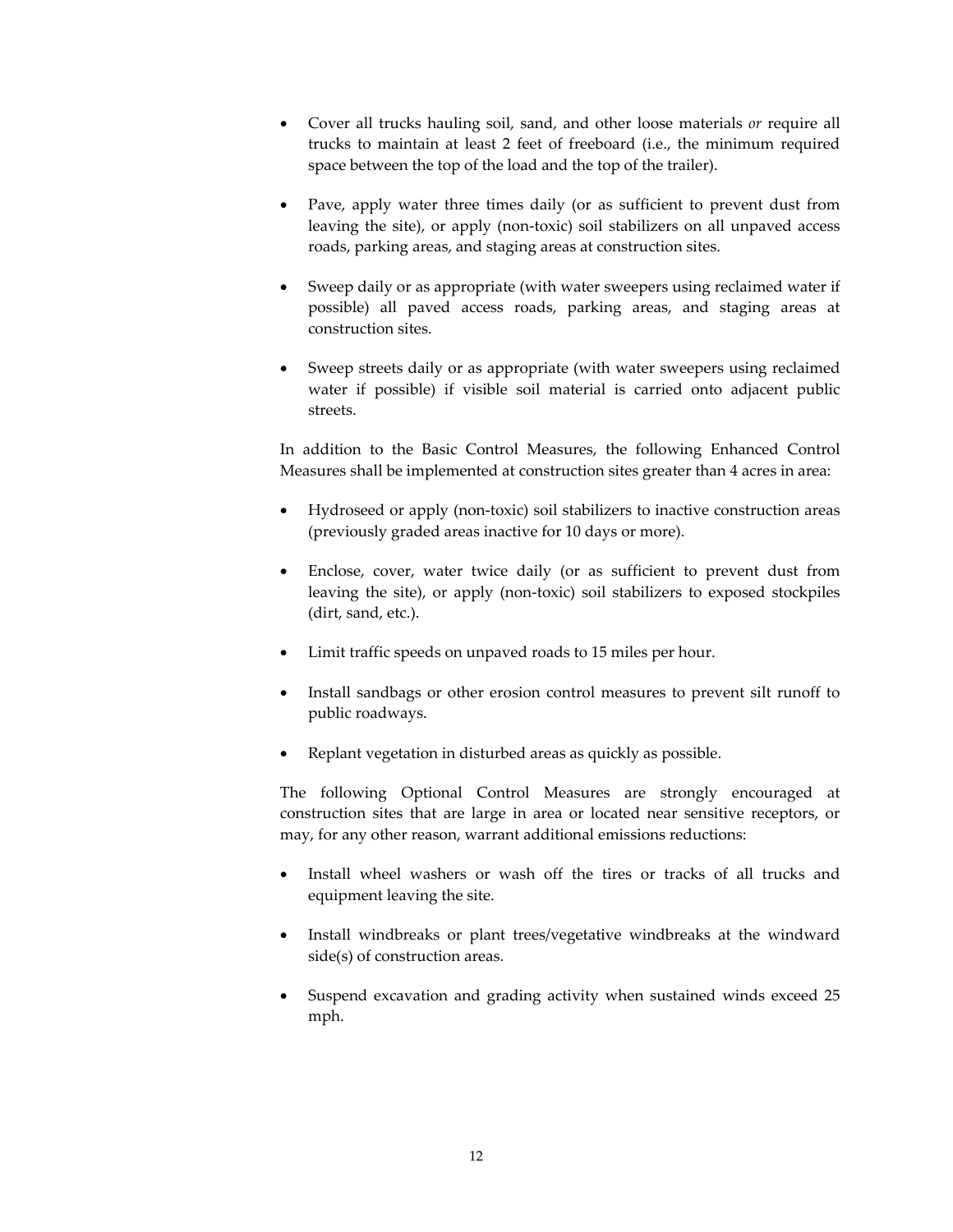### *3.1.3 Findings*

The Board of Trustees finds that the above mitigation measures are feasible, are adopted, and will reduce the potential air quality-related impacts of the project to less than significant levels. Accordingly, the Board of Trustees finds that, pursuant to Public Resources Code section 21081, subdivision (a)(1), and CEQA Guidelines section 15091, subdivision (a)(1), changes or alterations have been required in, or incorporated into, the project which mitigate or avoid potentially significant air quality-related impacts of the project as identified in the Revised Final EIR.

#### **3.2 Cultural Resources**

#### *3.2.1 Potential Significant Impacts*

The analysis in the Revised Final EIR finds that construction associated with the proposed Harder Road Parking Structure Project could result in the disturbance of previously undiscovered historic or prehistoric cultural resources, deposits, artifacts, or human remains, including buried material. In addition, although no evidence of human remains has been reported at the Harder Road Parking Structure project site, human remains have been discovered in archaeological contexts elsewhere within the City of Hayward, and thus there is some potential that this site also could include human remains (HPS Impact CULT-1).

#### *3.2.2 Mitigation Measures*

The University Board of Trustees finds that, based on substantial evidence in the record, the potentially significant cultural resources impacts of the project will be reduced to less than significant levels by implementation of the following mitigation measure.

- **HPS MM CULT-1:** The University shall implement **MP Mitigation Measures CULT-1b** and **CULT-3a** through **3d.**
- **MP MM CULT-1b:** Regardless of the location of the project on the campus, all construction contracts for campus projects shall include a standard inadvertent discovery clause, which requires that if an archaeological resource is discovered during construction (whether or not an archaeologist is present), all soil-disturbing work within 100 feet of the find shall cease, and the University shall implement MP Mitigation Measure CULT 1c.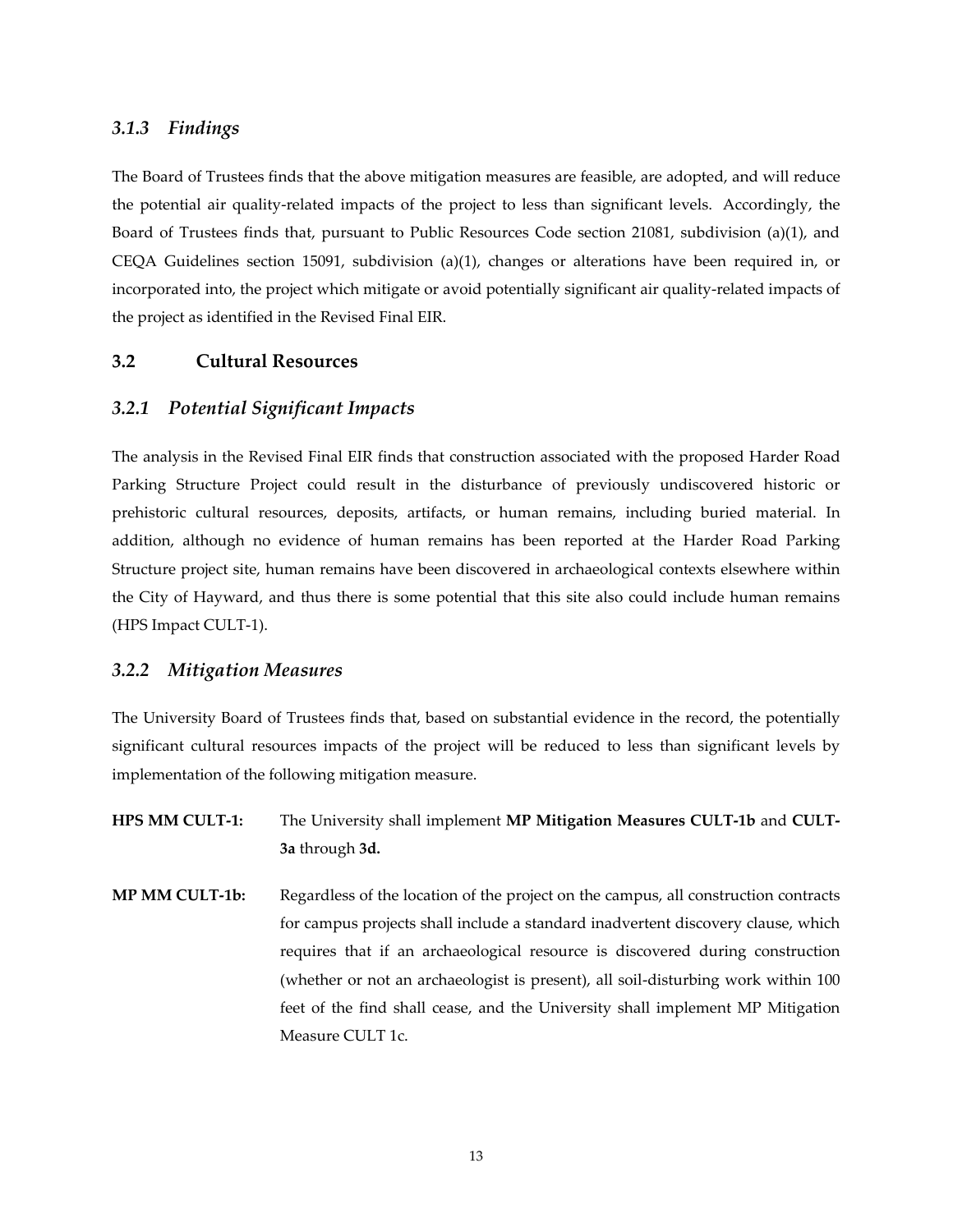- **MP MM CULT-3a:** The University shall implement **MP Mitigation Measure CULT-1** to minimize the potential for disturbance or destruction of human remains in an archaeological context and to preserve them in place, if feasible.
- **MP MM CULT-3b:** The University shall arrange for a representative of the local Native American community to monitor any excavation (including archaeological excavation) within the boundaries of a known Native American archaeological site.
- **MP MM CULT-3c:** In the event of a discovery of human bone, suspected human bone, or a burial, all excavation in the vicinity will halt immediately and the area of the find will be protected until a qualified archaeologist determines whether the bone is human. If the qualified archaeologist determines the bone is human, or if a qualified archaeologist is not present, the University will notify the County of Alameda Medical Examiner before additional disturbance occurs. The University will ensure that the remains and vicinity of the find are protected against further disturbance until the Coroner has made a finding with regard to PRC 5097 procedures, in compliance with California Health and Safety Code Section 7050.5(b). If it is determined that the find is of Native American origin, the University will comply with the provisions of PRC Section 5097.98 regarding identification and involvement of the Native American Most Likely Descendant (MLD).
- **MP MM CULT-3d:** If human remains cannot be left in place, the University shall ensure that the qualified archaeologist and the MLD consult regarding archaeological treatment of human remains, and that appropriate studies, as identified through this consultation, are carried out prior to interring the remains. The University shall provide results of all such studies to the local Native American community, and shall provide an opportunity for local Native American involvement in any interpretative reporting. As stipulated by the provisions of the California Native American Graves Protection and Repatriation Act, the University shall ensure that human remains and associated artifacts recovered from campus projects on state lands are repatriated to the appropriate local tribal group if requested.

### *3.2.3 Findings*

The Board of Trustees finds that the above mitigation measures are feasible, are adopted, and will reduce the potential cultural resources-related impacts of the projects to less than significant levels. Accordingly,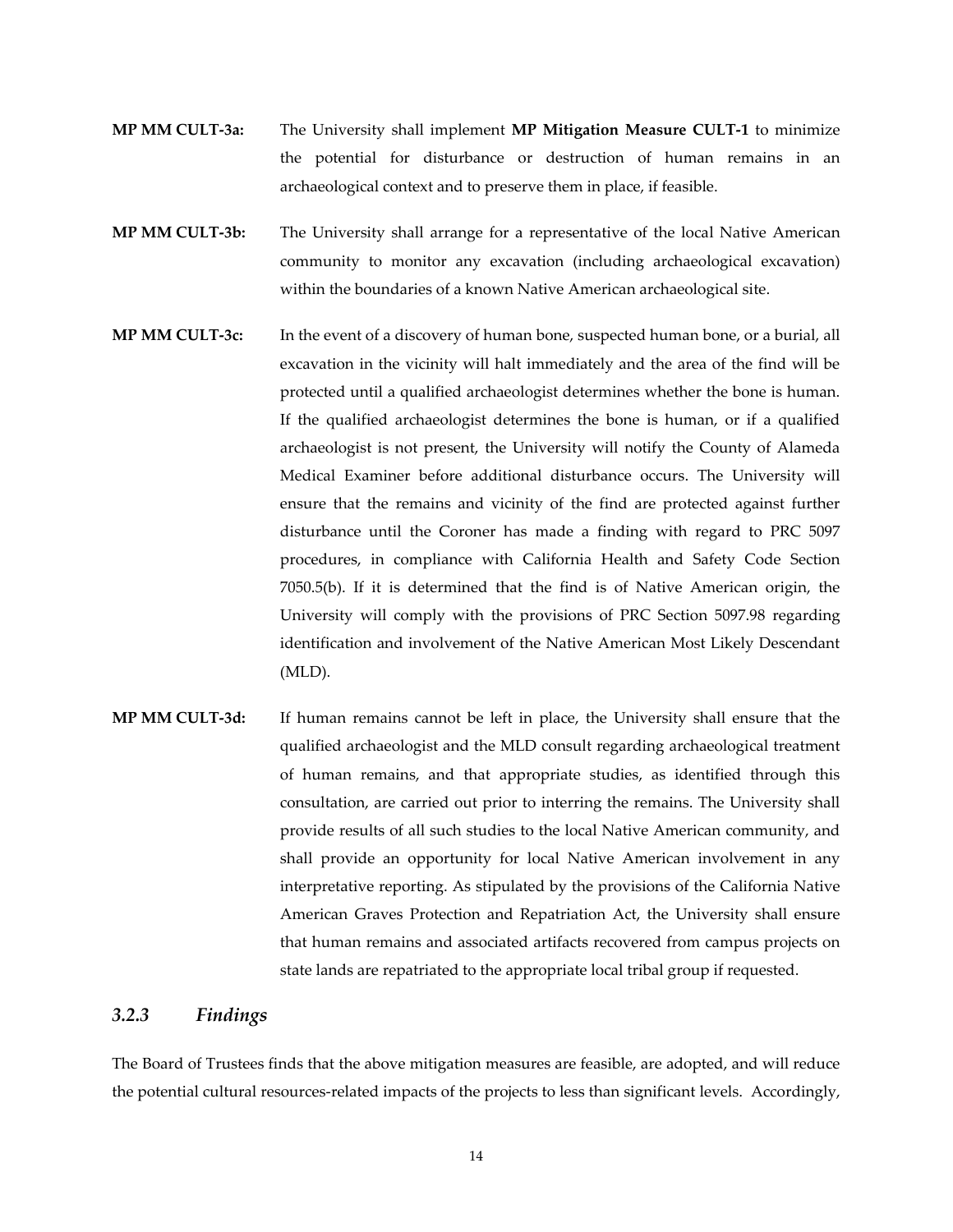the Board of Trustees finds that, pursuant to Public Resources Code section 21081, subdivision (a)(1), and CEQA Guidelines section 15091, subdivision (a)(1), changes or alterations have been required in, or incorporated into, the project which mitigate or avoid potentially significant cultural resources-related impacts of the project as identified in the Revised Final EIR.

### **3.3 Hydrology and Water Quality**

#### *3.3.1 Potential Significant Impacts*

Development of the proposed Harder Road Parking Structure Project would not substantially alter the existing drainage patterns in a way that would result in on- or off-site flooding, but could potentially result in an impact related to erosion and sedimentation in the receiving waters. Bioswales are proposed as part of the parking structure design to provide some treatment to the runoff generated at the site. While these bioswales would help treat the stormwater and provide some limited detention and infiltration of stormwater generated by the project's impervious surfaces, they would not provide adequate detention of stormwater to avoid erosion in the creek that would receive the increased runoff from the project site conveyed to the creek via the campus storm drain. Therefore, as currently designed, the proposed project could potentially lead to erosion and sedimentation in the creek (HPS Impact HYDRO-2). This would be a potentially significant impact.

#### *3.3.2 Mitigation Measures*

The Board of Trustees finds that, based on substantial evidence in the record, the potentially significant hydrology and water quality impacts of the project will be reduced to less than significant levels by implementation of the following mitigation measure.

**HPS MM HYDRO-2:** The University shall incorporate additional BMPs into the proposed project to detain the additional runoff generated at the project site such that postdevelopment peak flows equal pre-development peak flows. These BMPs could include a surface pond, an underground vault, or any other appropriate design feature.

### *3.3.3 Findings*

The Board of Trustees finds that the above mitigation measure is feasible, is adopted, and will reduce the potential hydrology and water quality-related impact of the projects to a less than significant level. Accordingly, the Board of Trustees finds that, pursuant to Public Resources Code section 21081, subdivision (a)(1), and CEQA Guidelines section 15091, subdivision (a)(1), changes or alterations have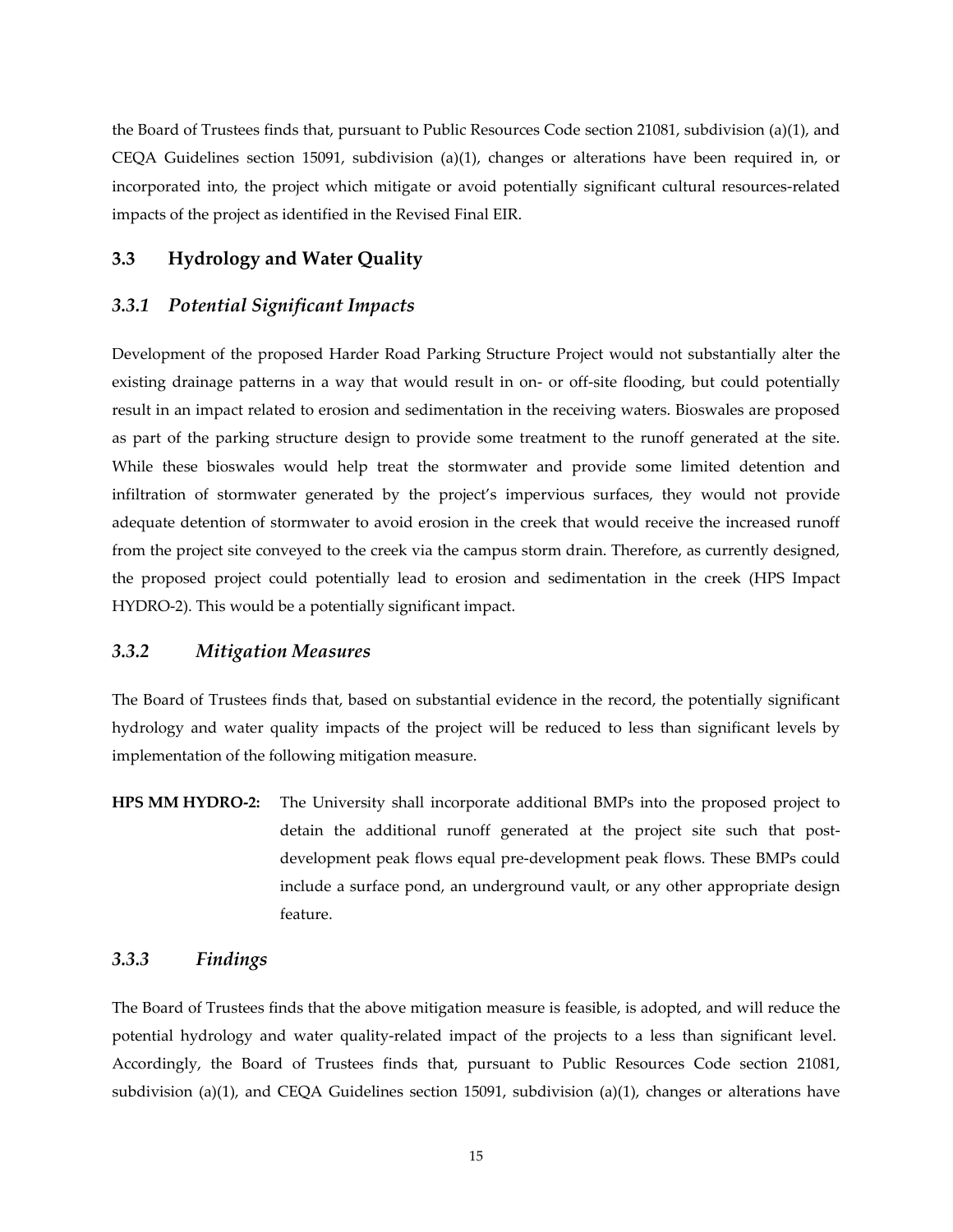been required in, or incorporated into, the project which mitigate or avoid potentially significant hydrology and water quality-related impacts of the project as identified in the Revised Final EIR.

## **3.4 Transportation and Traffic**

### *3.4.1 Potential Significant Impacts*

The construction and full utilization of the Harder Road Parking Structure project may result in the need for signalization or provision of traffic capacity improvements at Harder Road/West Loop Road. The addition of project traffic to the Harder Road/West Loop Road intersection to projected traffic flows would result in a projected LOS E for the all-way-stop-controlled intersection of Harder Road and West Loop Road (HPS Impact TRANS-2). A signal may be required at or before this point, depending on several factors, including how effective the campus TDM programs are at limiting trip growth and how much traffic accesses the structure from Carlos Bee vs. Harder Road. The intersection should be signalized when a full signal warrant study indicates that a signal is needed. The University should conduct periodic traffic counts and observations of the intersection and retain a registered traffic engineer to assess the need for and appropriate design of new traffic signals, when traffic volumes or apparent congestion indicate the need for improvements.

### *3.4.2 Mitigation Measures*

The Board of Trustees finds that, based on substantial evidence in the record, the potentially significant transportation and traffic impacts of the project will be reduced to less than significant levels by implementation of the following mitigation measure.

**HPS Mitigation Measure TRANS-2:** The University shall implement **MP Mitigation Measure TRANS-2**.

**MP MM TRANS-2:** The University shall monitor traffic volumes and conditions periodically at Carlos Bee Boulevard/West Loop Road and Harder Road/West Loop Road, and retain a registered traffic engineer to conduct a full warrant study when peak hour volumes reach the level of the peak hour volume warrant. If the study indicates the need for a signal at either location, the University will construct the new signal. The University will also ensure that the new campus gateway intersection on Hayward Boulevard, if approved by the City and constructed, is signalized and provides a left turn lane to serve traffic turning into the campus.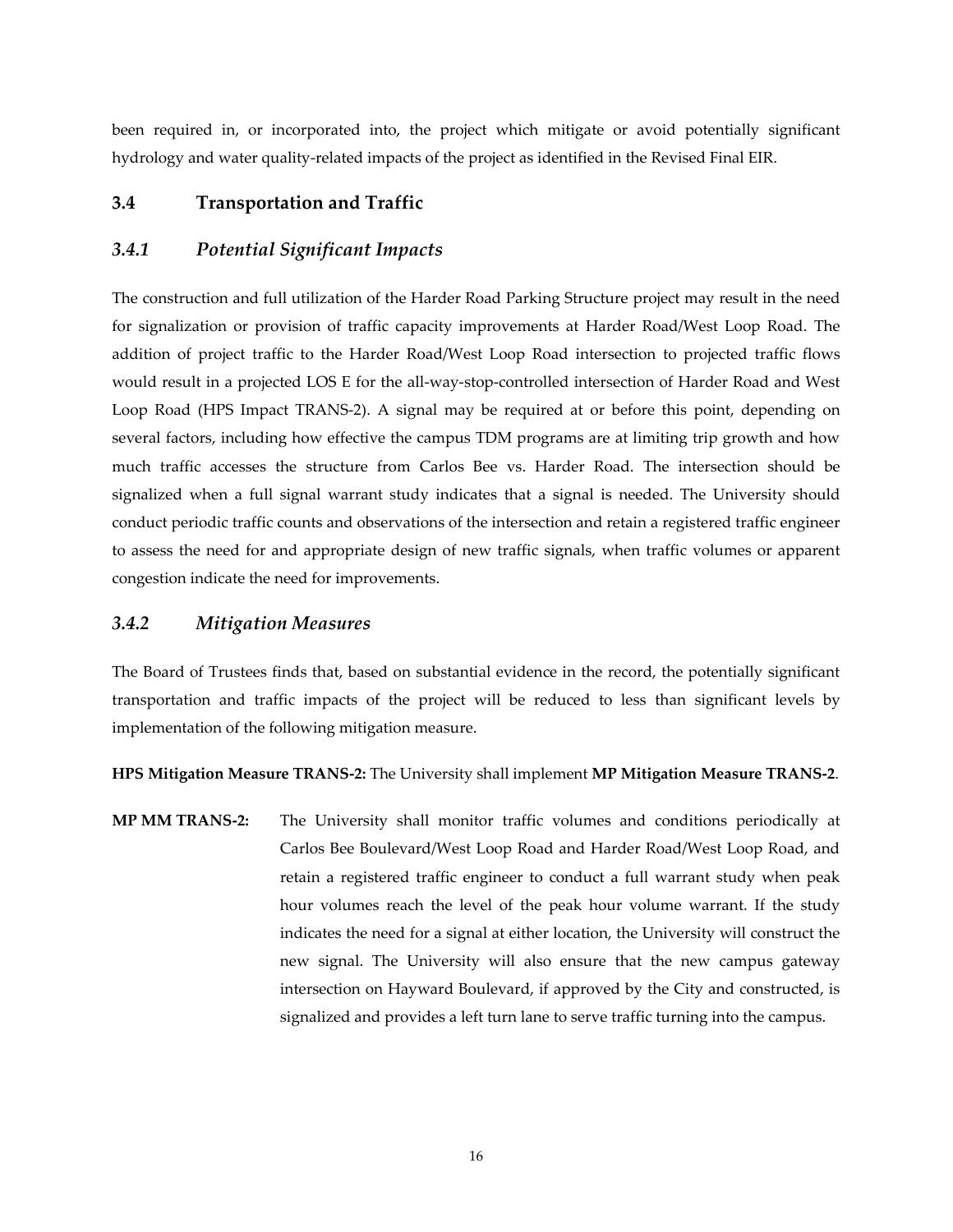### *3.4.3 Findings*

The Board of Trustees finds that the above mitigation measure is feasible, is adopted, and will reduce the potential transportation and traffic-related impacts of the projects to less than significant levels. Accordingly, the Board of Trustees finds that, pursuant to Public Resources Code section 21081, subdivision (a)(1), and CEQA Guidelines section 15091, subdivision (a)(1), changes or alterations have been required in, or incorporated into, the project which mitigate or avoid potentially significant transportation and traffic-related impacts of the project as identified in the Revised Final EIR.

# **4.0 FINDINGS ON IMPACTS DETERMINED NOT TO BE SIGNIFICANT OR LESS THAN SIGNIFICANT**

### **4.1 Less than Significant Impacts with Mitigation**

The Board of Trustees finds that, based upon substantial evidence in the record, the following impacts associated with the project are less than significant and mitigation measures are included to further reduce the impacts:

### *4.1.1 Aesthetics*

Implementation of the proposed Harder Road Parking Structure project would not create a new source of substantial light or glare which would adversely affect day or nighttime views in the area (HPS Impact AES-2). Potential project-related impacts from light and glare sources would be less than significant. To ensure that light and glare impacts remain less than significant, **Mitigation Measure HPS MM AES-2** will be implemented.

**HPS Mitigation Measure AES-2**: The University shall design the exterior lighting of the garage to be down-directed and shall keep the lighting to the minimum required for safe operations.

The Board of Trustees finds that the above mitigation measure is feasible, is adopted, and will reduce the less than significant aesthetics impact of the project. Accordingly, the Board of Trustees finds that, pursuant to Public Resources Code section 21081, subdivision (a)(1), and CEQA Guidelines section 15091, subdivision (a)(1), changes or alterations have been required in, or incorporated into the project which further reduce less than significant aesthetics-related impacts of the project as identified in the Revised Final EIR.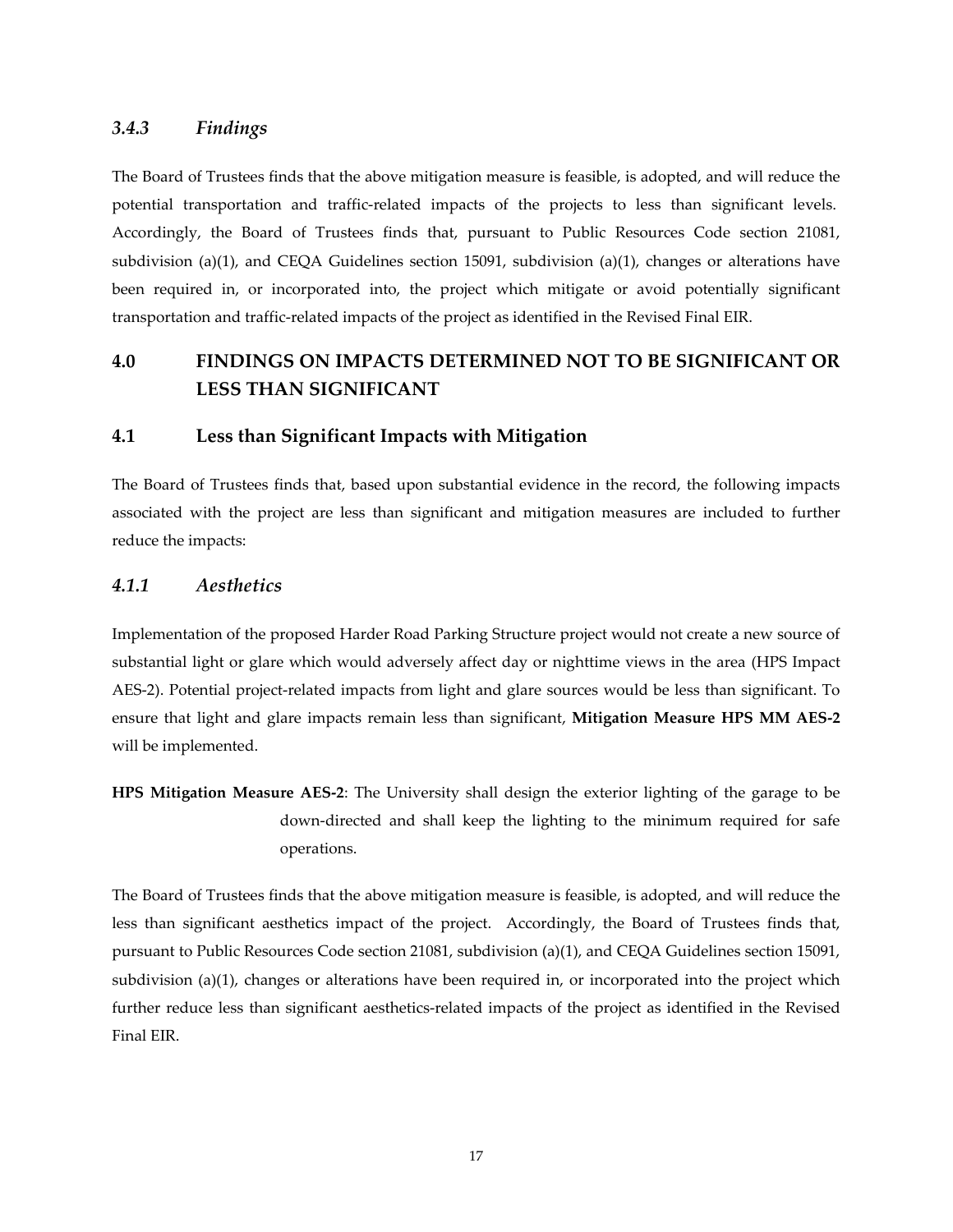#### *4.1.2 Biological Resources*

Construction of the proposed Harder Road Parking Structure project would not result in the loss of an active nest of a special-status raptor species. As burrowing owls avoid areas containing a high shrub cover and are not associated with irrigated athletic fields, the species would not be expected to occur on the site as a nesting or wintering species. Additionally, given the absence of mature and large trees, suitable nesting habitat for special-status raptors, including Cooper's hawk and white-tailed kite, is not present. Therefore, the potential loss of an active nest of a special-status raptor species would be a less than significant impact (HPS-Impact BIO-2).

- **HPS Mitigation Measure BIO-2**: Mitigation is not required for the potential loss of a nest of a specialstatus bird species. However, the University shall implement **MP Mitigation Measure BIO-1b** to prevent the loss of an active nest of a common bird species protected by the Migratory Bird Treaty Act and/or California Fish and Game Code.
- **MP MM BIO-1b:** If a construction project is proposed on the campus that would commence anytime during the nesting/breeding season of native bird species potentially nesting/roosting on the site (typically February through August in the project region), a pre-construction survey of the project vicinity for nesting birds shall be conducted.

This survey shall be conducted by a qualified biologist (i.e.*,* experienced with the nesting behavior of bird species of the region) within two weeks of the commencement of construction activities that would occur during the nesting/breeding season. The intent of the survey shall be to determine if active nests of special status bird species or other species protected by the Migratory Bird Treaty Act and/or the California Fish and Game Code are present within the construction zone or within 500 feet of the construction zone. The survey area shall include all trees and shrubs, as well as grassland habitats (which could be utilized by burrowing owls) in the construction zone and a surrounding 500 feet area. The surveys shall be timed such that the last survey is concluded no more than two weeks prior to initiation of construction or tree removal. If ground disturbance activities are delayed following a survey, then an additional preconstruction survey shall be conducted such that no more than two weeks will have elapsed between the last survey and the commencement of ground disturbance activities.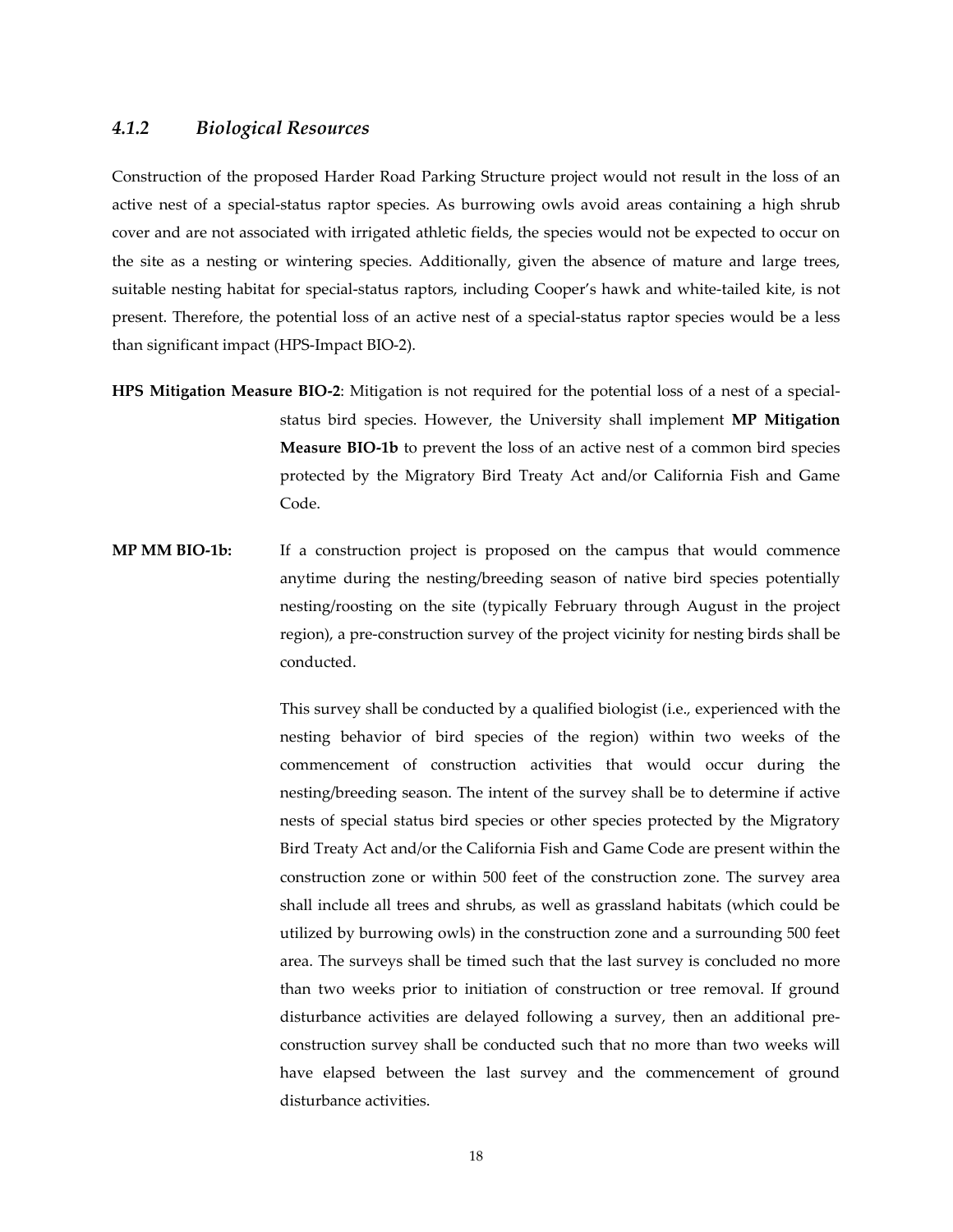If active nests are found in areas that could be directly affected or are within 500 feet of construction and would be subject to prolonged construction-related noise, a no-disturbance buffer zone shall be created around active nests during the breeding season or until a qualified biologist determines that all young have fledged. The size of the buffer zones and types of construction activities restricted within them will be determined through consultation with the CDFG, taking into account factors such as the following:

- Noise and human disturbance levels at the construction site at the time of the survey and the noise and disturbance expected during the construction activity;
- Distance and amount of vegetation or other screening between the construction site and the nest; and
- Sensitivity of individual nesting species and behaviors of the nesting birds.

Limits of construction to avoid an active nest shall be established in the field with flagging, fencing, or another appropriate barrier, and construction personnel shall be instructed on the sensitivity of nest areas. The biologist shall serve as a construction monitor during those periods when construction activities would occur near active nest areas of special status bird species to ensure that no impacts on these nests occur.

The Board of Trustees finds that the above mitigation measures are feasible, are adopted, and will reduce the less than significant biological resources impact of the project. Accordingly, the Board of Trustees finds that, pursuant to Public Resources Code section 21081, subdivision (a)(1), and CEQA Guidelines section 15091, subdivision (a)(1), changes or alterations have been required in, or incorporated into the project which further reduce less than significant biological resources-related impacts of the project as identified in the Revised Final EIR.

## *4.1.3 Geology and Soils*

Development of Harder Road Parking Structure would not expose people and structures to substantial adverse effects associated with fault rupture, but could result in substantial adverse effects related to seismic ground shaking or seismic-related ground failure, including liquefaction, lateral spreading, landslides, and/or settlement (HPS Impact GEO-1).

**HPS Mitigation Measure GEO-1**: The University shall implement MP Mitigation Measure GEO-1.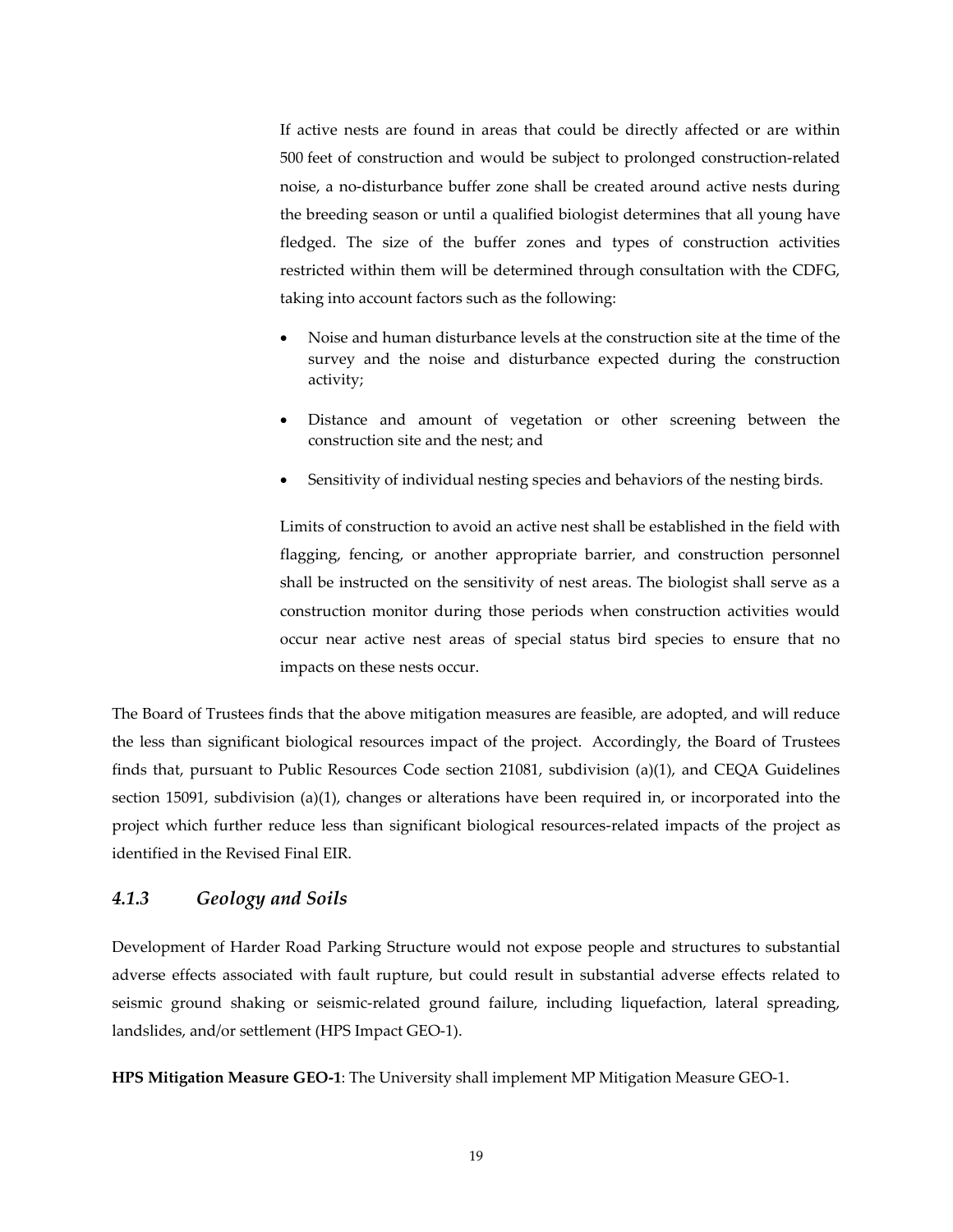# **MP MM GEO-1:** Where existing geotechnical information is not adequate, detailed geotechnical investigations shall be performed for areas that will support buildings or foundations. Such investigations for building or foundation projects on the CSUEB Hayward Campus will comply with the California Geological Survey's Guidelines for Evaluating and Mitigating Seismic Hazards in California (Special Publication 117), which specifically address the mitigation of liquefaction and landslide hazards in designated Seismic Hazard Zones (CGS 2003). All recommendations of the geotechnical investigations will be incorporated into project designs. Recommendations for buildings located near mapped faults, shall be reviewed by the California State University Seismic Review Board prior to project design.

The Board of Trustees finds that the above mitigation measures are feasible, are adopted, and will reduce the less than significant geology and soils impact of the project. Accordingly, the Board of Trustees finds that, pursuant to Public Resources Code section 21081, subdivision (a)(1), and CEQA Guidelines section 15091, subdivision (a)(1), changes or alterations have been required in, or incorporated into the project which further reduce less than significant geology and soils-related impacts of the project as identified in the Revised Final EIR.

## **4.2 Impacts Less Than Significant without Mitigation**

The Board of Trustees finds that, based upon substantial evidence in the record, the following impacts associated with the project are less than significant and no mitigation is required:

| Aesthetics                  | The following impact was found to be less than significant on a project-specific and<br>cumulative basis in the environmental review:                                                                                                                                   |
|-----------------------------|-------------------------------------------------------------------------------------------------------------------------------------------------------------------------------------------------------------------------------------------------------------------------|
|                             | Implementation of the proposed Harder Road Parking Structure Project would<br>not have a substantial adverse effect on visual character of the area, including<br>views from Harder Road.                                                                               |
| Air Quality                 | The following impacts were found to be less than significant on a project-specific and<br>cumulative basis in the environmental review:                                                                                                                                 |
|                             | The Harder Road Parking Structure Project would generate long-term operational<br>٠<br>emissions of criteria pollutants from increases in traffic that would not adversely<br>affect air quality.                                                                       |
|                             | The Harder Road Parking Structure Project would not result in a cumulatively<br>$\bullet$<br>considerable net increase of any criteria pollutant for which the project region is in<br>nonattainment under an applicable federal or state ambient air quality standard. |
| <b>Biological Resources</b> | The following impacts were found to be less than significant on a project-specific and<br>cumulative basis in the environmental review:                                                                                                                                 |
|                             | The construction of the proposed Harder Road Parking Structure Project would<br>٠<br>not have a substantial adverse effect on special status plant species.                                                                                                             |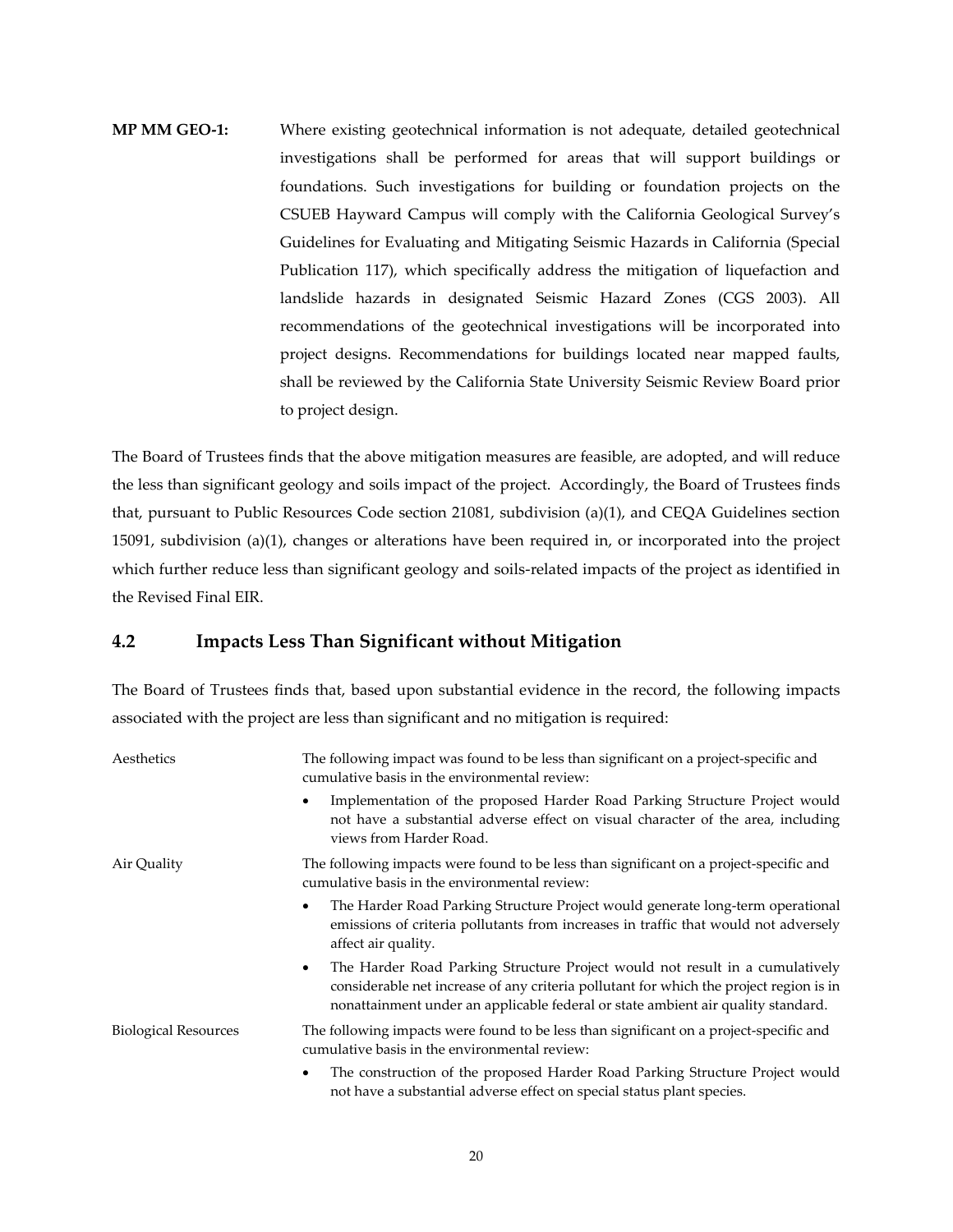|                                    | The construction of the proposed Harder Road Parking Structure Project would<br>not result in the loss of an active maternity roost of a special-status bat species.                                                                                                                               |
|------------------------------------|----------------------------------------------------------------------------------------------------------------------------------------------------------------------------------------------------------------------------------------------------------------------------------------------------|
| Hazards and Hazardous<br>Materials | The following impact was found to be less than significant on a project-specific and<br>cumulative basis in the environmental review:                                                                                                                                                              |
|                                    | Harder Road Parking Structure Project development would not expose people or<br>٠<br>structures to a significant risk of loss, injury, or death involving wildland fires.                                                                                                                          |
| Hydrology and Water<br>Quality     | The following impact was found to be less than significant on a project-specific and<br>cumulative basis in the environmental review:                                                                                                                                                              |
|                                    | Compliance with NPDES requirements and campus stormwater management<br>$\bullet$<br>policies would result in a less than significant impact on water quality, including<br>erosion and sedimentation, during construction of the proposed Harder Road<br>Parking Structure Project.                |
| Land Use and Planning              | The following impact was found to be less than significant on a project-specific and<br>cumulative basis in the environmental review:                                                                                                                                                              |
|                                    | Implementation of the proposed Harder Road Parking Structure Project would<br>$\bullet$<br>not conflict with applicable land use plans, policies, or regulations of an agency<br>with jurisdiction over the project adopted for the purposes of avoiding or<br>mitigating an environmental effect. |
| Noise                              | The following impact was found to be less than significant on a project-specific and<br>cumulative basis in the environmental review:                                                                                                                                                              |
|                                    | Implementation of the Harder Road Parking Structure Project would result in<br>increased vehicular traffic on the regional road network, which would increase<br>ambient traffic noise levels at existing on- and off-site noise sensitive uses.                                                   |

## **5.0 FEASIBILITY OF PROJECT ALTERNATIVES**

Based on the entire record, the Board of Trustees finds that the Revised Final EIR identified and considered a reasonable range of feasible alternatives to the proposed project which are capable, to varying degrees, of reducing identified impacts. The EIR considered the following two alternatives:

## **5.1 Project Alternatives**

The alternatives section of the Revised Final EIR contains an analysis of alternatives to the project, including the "No Project" alternative. Based on the analysis, the Board of Trustees finds as follows:

## *5.1.1 Alternative 1: Smaller Parking Structure*

The smaller parking structure alternative that would avoid the project's significant traffic impacts would comprise approximately 736 spaces. As a result of the fewer spaces, the Smaller Parking Structure alternative would be a structure with three parking levels. The footprint of the alternative would be approximately the same as the proposed project and therefore a total of 4 acres would still be developed with a parking structure at the same location. Under this alternative, because fewer parking spaces would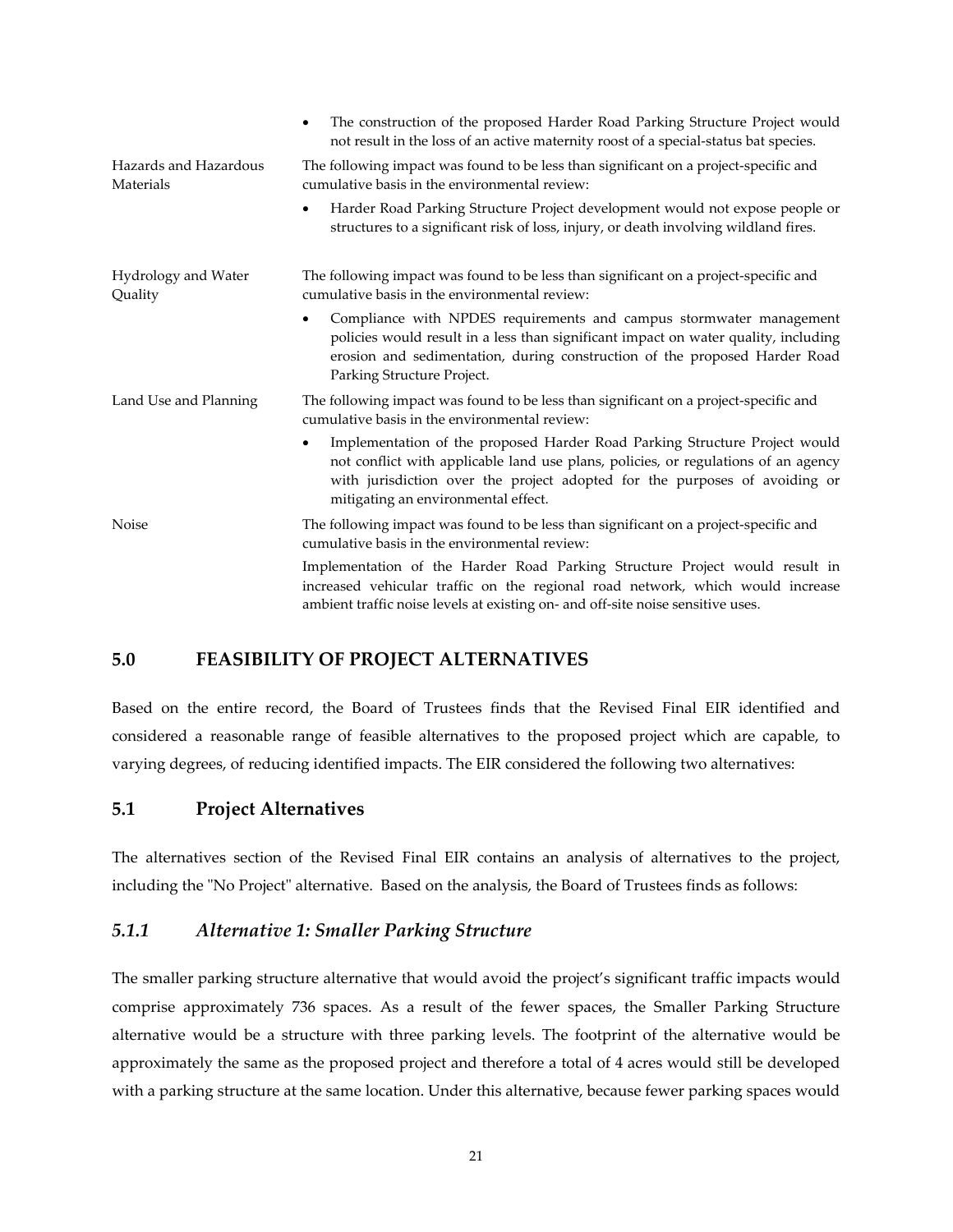be provided, those persons unable to find parking on the campus would be forced to park on neighboring streets.

The Smaller Parking Structure alternative would slightly reduce impacts to aesthetics and avoid the proposed project's significant traffic impact at three study intersections. This alternative would have comparable or slightly reduced impacts related to air quality. Impacts related to biological resources, cultural resources, geology and soils, hazards and hazardous materials, land use and planning, noise, public services, and utilities would generally be comparable to those of the proposed project.

By not developing Harder Road Parking Structure with 1,100 parking spaces, this alternative would not provide enough parking spaces to accommodate campus growth under the proposed Master Plan. Additionally, this alternative would not achieve the following objectives to the same extent as the proposed project:

 Provide parking spaces to replace those that would be lost as a result of the development of new buildings on the campus;

- Serve the projected demand for parking in the near term; and
- Conserve the Campus's limited land resources by providing parking in structures.

The Reduced Enrollment is not feasible because it would impede attainment of all project objectives and would not provide many of the benefits outlined in the Statement of Overriding Considerations (**Section 9.0**, below).

## *5.1.2 Alternative 2: No Project*

Under the No Project alternative, the Harder Road Parking Structure Project would not be built. In the absence of a parking structure and due to a shortage of on-campus parking, under the No Project alternative, some of the commuters would potentially shift to transit. However, others would still drive and potentially park on city streets near the campus. The Campus may then be required to provide more surface parking.

The No Project alternative would avoid impacts related to aesthetics, biological resources, cultural resources, geology and soils, hazards and hazardous materials, hydrology and water quality, population and housing, public services, and utilities and service systems. However, because new vehicle trips to the campus would still occur, there still would be significant traffic impacts and less than significant air quality and noise impacts under the No Project alternative. Compared to the proposed project, the No Project alternative would not serve the campus growth or serve the new student housing at Pioneer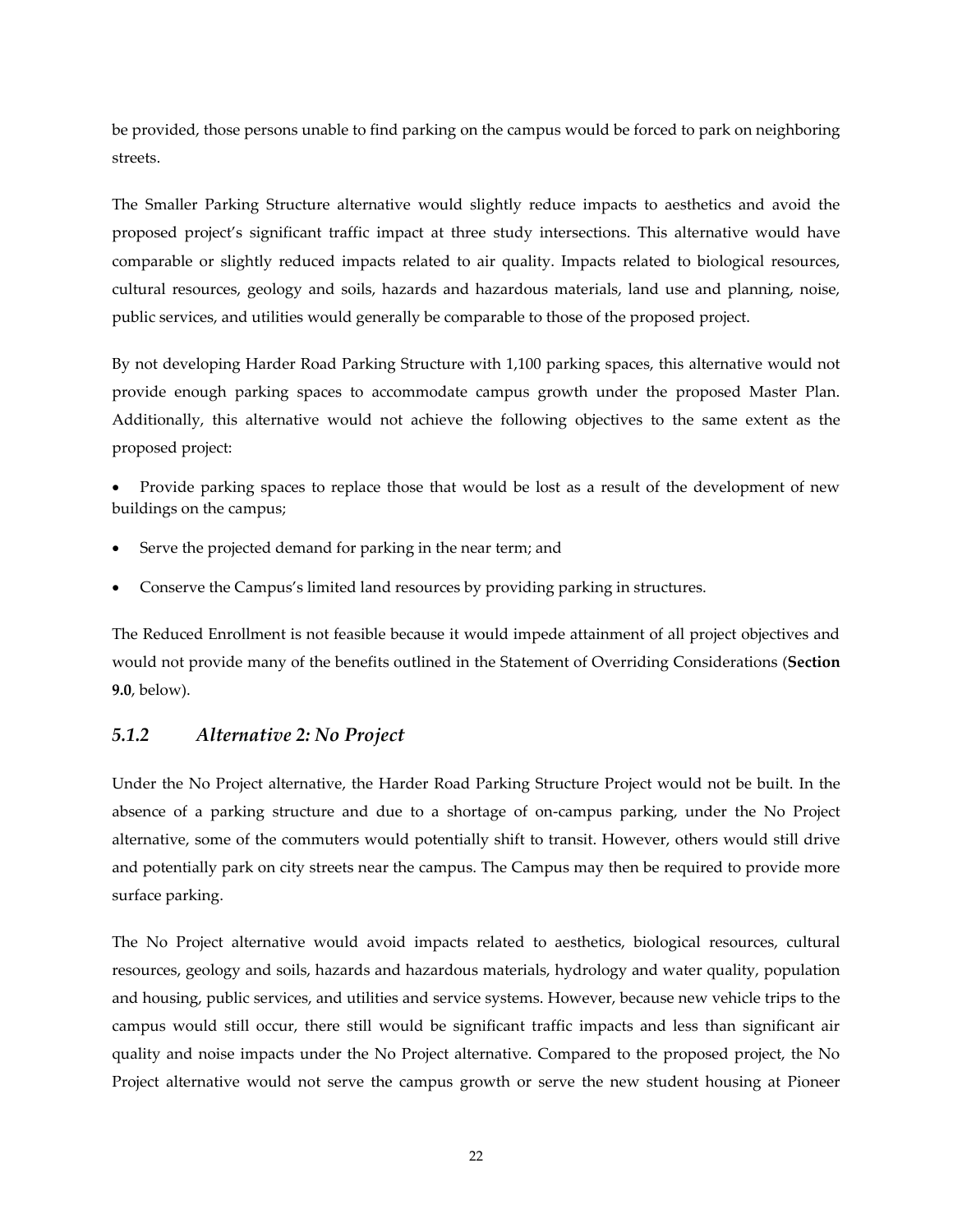Heights. Replacement surface parking lots would need to be constructed, and paved. This alternative would not achieve any of the objectives of the proposed project.

Therefore, the No Project alternative is not feasible because it does not meet any of the project objectives as identified in **Section 1.4,** above and it would not provide any of the benefits outlined in the Statement of Overriding Considerations (**Section 9.0**, below).

### **6.0 ABSENCE OF SIGNIFICANT NEW INFORMATION**

The CEQA Guidelines require a lead agency to recirculate an EIR for further review and comment when significant new information is added to the EIR after public notice is given of the availability of the EIR for review but before certification. (Cal. Code Regs., tit. 14, §15088.5.) New information can include: (i) changes to the project; (ii) changes in the environmental setting; or (iii) additional data or other information. (Ibid.) The CEQA Guidelines further provide that "[n]ew information added to an EIR is not 'significant' unless the EIR is changed in a way that deprives the public of a meaningful opportunity to comment upon a substantial adverse environmental effect of the project or a feasible way to mitigate or avoid such an effect (including a feasible project alternative) that the project's proponents have declined to implement." (*Ibid*.)

Here, the Revised Final EIR does not modify the prior 2009 Final EIR with the exception of replacing the parkland analysis with the analysis set forth in the 2017 PR-EIR. The Draft 2017 PR-EIR was circulated for public review and comment, and the Final 2017 PR-EIR incorporated comments and responses to comments on the Draft 2017 PR-EIR. However, as indicated in Final 2017 PR-EIR, these comments and responses to comments do not constitute significant new information under CEQA Guideline § 15088.5. (Cal. Code Regs., tit. 14, §15088.5.) The information in the Final 2017 PR-EIR merely clarifies or amplifies the information in the Draft 2017 PR-EIR, and therefore circulation of the Final 2017 PR-EIR for additional public review and comment is not required. In addition, the Revised Final EIR, including the 2009 Final EIR, does not contain new information except to the extent set forth in the 2017 PR-EIR and therefore the Revised Final EIR does not require re-circulation for public review and comment.

Lastly, all feasible mitigation measures are included in the Mitigation Monitoring and Reporting Program, which is hereby adopted and incorporated into the project. Therefore, having reviewed the information in the Revised Final EIR, the administrative record, the requirements of the CEQA Guidelines, and applicable judicial authority, the Board of Trustees hereby finds that no new significant information was added following public review and thus, recirculation of the Revised Final EIR is not required by CEQA.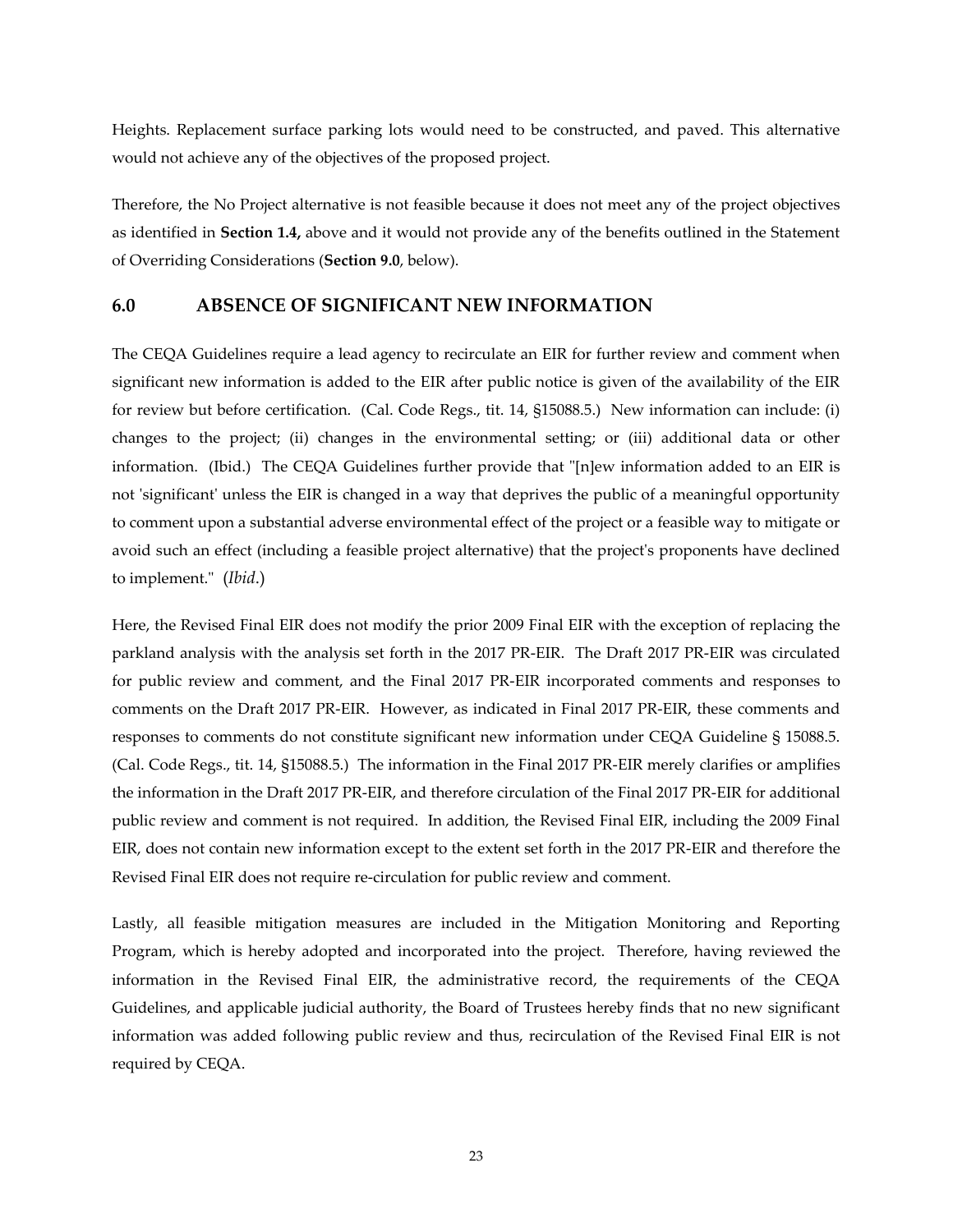#### **7.0 MITIGATION MONITORING AND REPORTING PROGRAM**

Pursuant to Public Resources Code section 21081.6, the Board of Trustees is required to adopt a Mitigation Monitoring and Reporting Program ("MMRP") for the project in order to ensure compliance with the adopted mitigation measures during project implementation. (See also Cal. Code Regs., tit. 14, §15091, subd. (e).) The Board of Trustees finds that the impacts of the project have been mitigated to the extent feasible by the mitigation measures identified in the Revised Final EIR and MMRP. Further, by these findings, the Board of Trustees adopts the MMRP that accompanies the Revised Final EIR.

The Board of Trustees reserves the right to make amendments and/or substitutions to the mitigation measures, if it is determined that the amended or substituted measure will mitigate the identified potential environmental impact to at least the same degree as the original measure, and where the amendment or substitution would not result in a new significant impact on the environment which cannot be mitigated.

#### **8.0 CUSTODIAN OF RECORD**

Public Resources Code section 21081.6, subdivision (a)(2), requires the lead agency (*i.e.*, the Board of Trustees) to specify the location and custodian of the documents or other material that constitute the record of proceedings upon which the decision is based. (See also Cal. Code Regs., tit. 14, §15091, subd. (e).) Here, the custodian of the record for the project is CSUEB Hayward. The documents constituting the record are available to the public during ordinary business hours at CSUEB Hayward's Office of Facilities Management and Planning, which is located at 25800 Carlos Bee Boulevard, Hayward, California 94542-3022.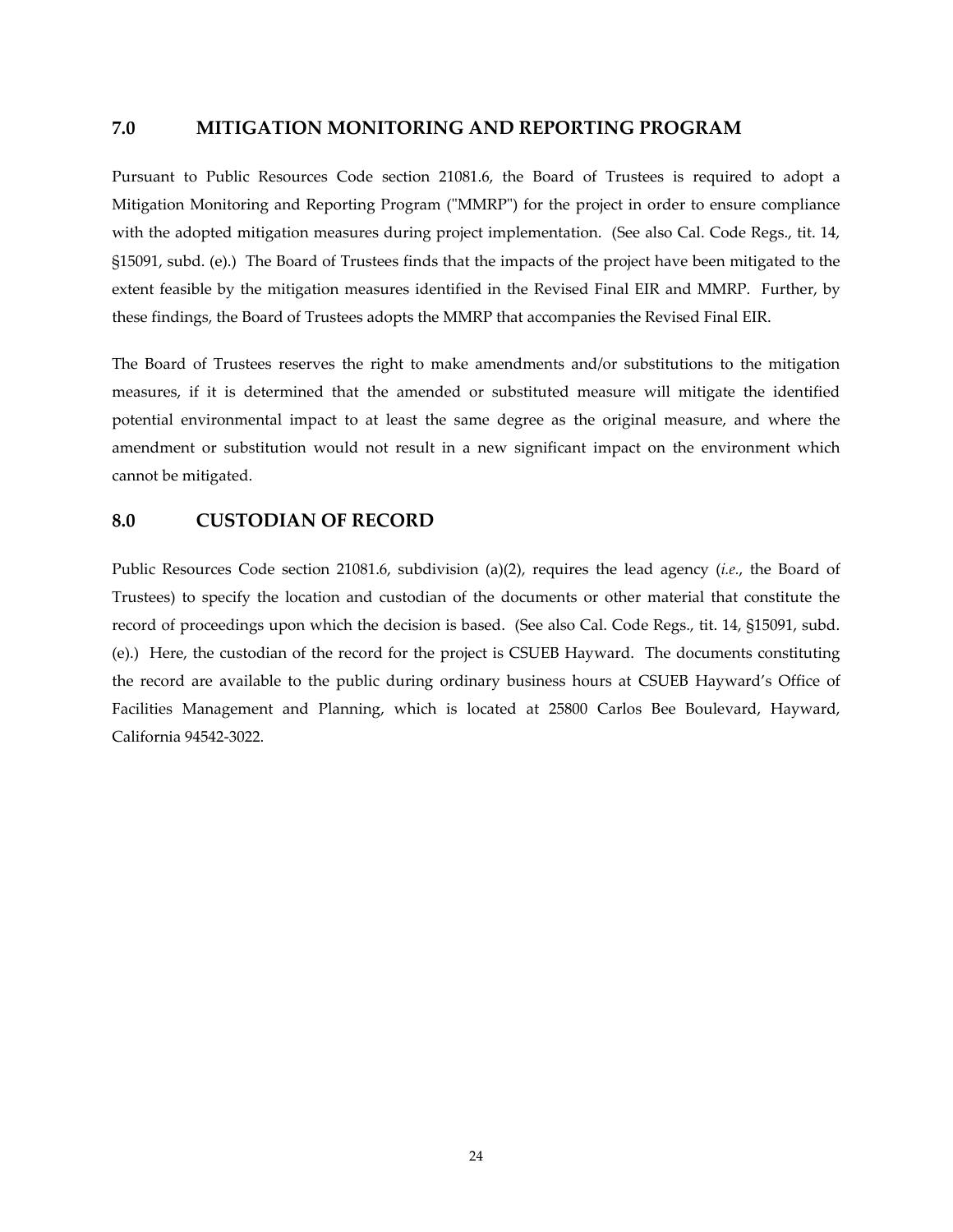#### **9.0 STATEMENT OF OVERRIDING CONSIDERATIONS**

CEQA requires the decision-making agency to balance, as applicable, the economic, legal, social, technological or other benefits of the project against its unavoidable environmental risks when determining whether to approve a project. If the specific economic, legal, social, technological or other benefits of the project outweigh the unavoidable adverse environmental effects, those effects may be considered "acceptable." (Cal. Code Regs., tit. 14, §15093, subd. (a).) CEQA requires the agency to support, in writing, the specific reasons for considering a project acceptable when significant impacts are not avoided or substantially lessened. Those reasons must be based on substantial evidence in the Revised Final EIR or elsewhere in the administrative record. (*Id.* at subd. (b).)

In accordance with the requirements of CEQA and the CEQA Guidelines, the Board of Trustees finds that the mitigation measures identified in the Revised Final EIR and the Mitigation Monitoring and Reporting Program, when implemented, will avoid or substantially lessen virtually all of the significant effects identified in the Revised Final EIR for the Harder Road Parking Structure Project. However, certain significant impacts of the project are unavoidable even after incorporation of all feasible mitigation measures. These significant unavoidable impacts are project-specific impacts of the Harder Road Parking Structure project related to transportation and traffic. (See **Section 2.0**, Findings On Significant Unavoidable Adverse Impacts Of The Project, *supra*.)

The Board of Trustees finds that all feasible mitigation measures identified in the Revised Final EIR that are within the purview of the University will be implemented with the project, and that the remaining significant unavoidable effects are outweighed and are found to be acceptable due to the following specific overriding economic, legal, social, technological, or other benefits, including the provision of employment opportunities for highly trained workers, increased access to higher education, and affordable housing for faculty and staff, based upon the facts set forth above, the Revised Final EIR, and the record, as follows:

- Implementation of the Harder Road Parking Structure Project will:
	- Provide parking spaces to replace those that would be lost as a result of the development of new buildings on the campus;
	- Serve the projected demand for parking in the near term; and
	- Conserve the Campus's limited land resources by providing parking in structures.
- The Harder Road Parking Structure will also meet the objectives for the CSUEB Hayward Campus Master Plan.